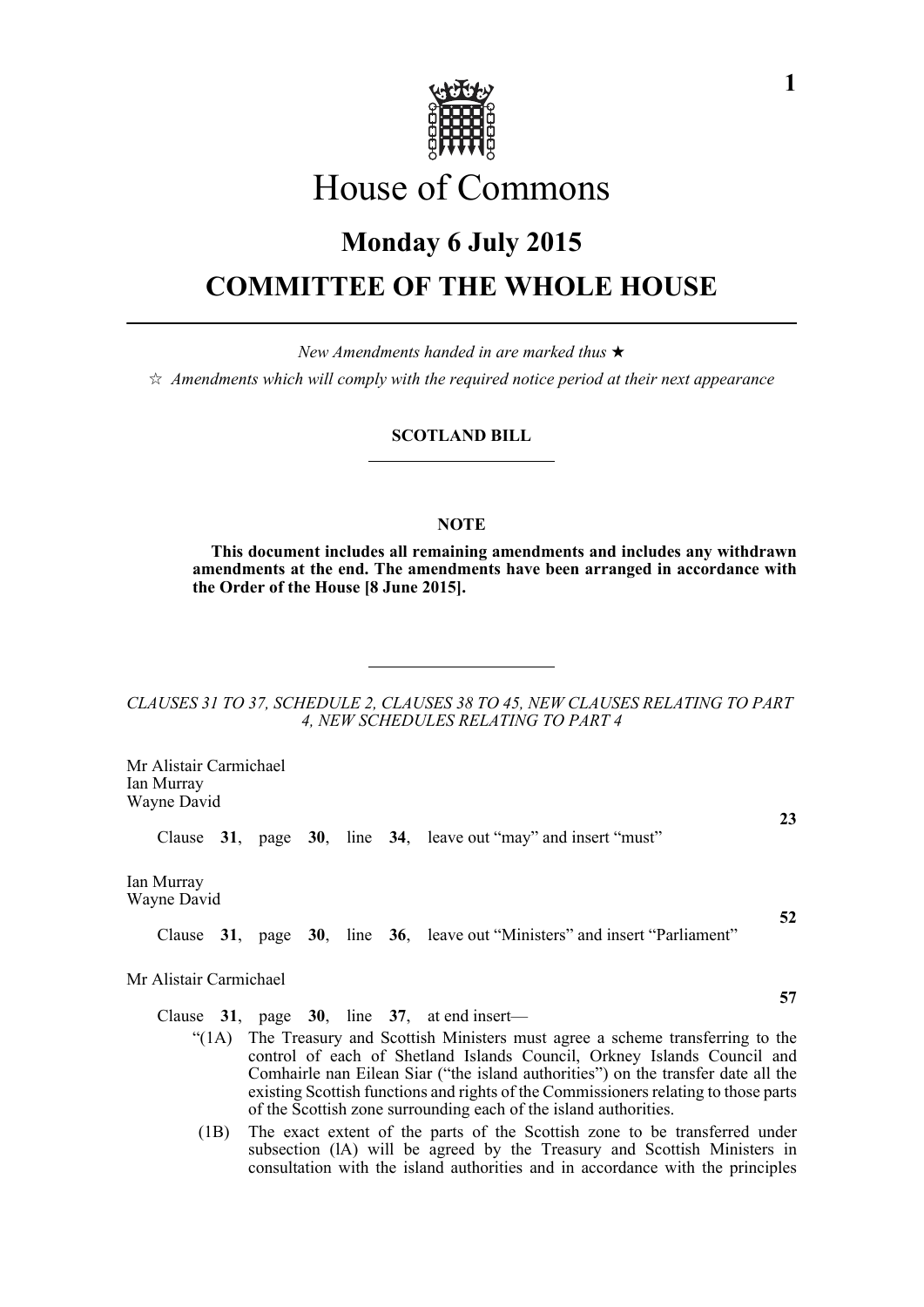contained within the United Nations Convention on the Law of the Sea articles 16, 74 and 84."

# *Member's explanatory statement*

*This Amendment would require the relevant functions of the Crown Estate in the Shetland Islands, Orkney and Na h-Eileanan Siar (the "Western Isles") to be transferred to the councils for those areas. Articles 16, 74 and 84 of the UN Convention on the Law of the Sea set out principles for defining geographical extent in relation to the territorial sea, exclusive economic zones and the Continental shelf respectively.*

#### Mr Jacob Rees-Mogg

Clause **31**, page **31**, line **22**, at end insert—

"( ) The scheme must not include any alteration to the Sovereign Grant Act 2011." *Member's explanatory statement* 

*The Sovereign Grant Act 2011 made provision for the honour and dignity of the Crown and the Royal Family and about allowances and pensions under the Civil List Acts of 1837 and 1952.*

# Mr Jacob Rees-Mogg

Clause **31**, page **31**, line **22**, at end insert—

"( ) The scheme must not include any reduction in the pro rata payments due to Her Majesty under the Sovereign Grant Act 2011."

*Member's explanatory statement* 

*This amendment is to ensure that Scotland continues to contribute its share towards the costs of the Monarchy.*

#### Mr Jacob Rees-Mogg

Clause **31**, page **31**, line **22**, at end insert— "( ) The scheme must not include any permanent alienation of the rights of the Crown." *Member's explanatory statement* 

*This amendment protects the position of future Sovereigns in respect of the rights of the Crown.*

#### Mr Alistair Carmichael

Clause **31**, page **32**, line **25**, leave out "C" and insert "A"

# Mr Alistair Carmichael

Clause **31**, page **32**, line **31**, leave out "then, instead of the type C procedure"

#### Mr Alistair Carmichael

Clause **31**, page **32**, line **31**, leave out "I" and insert "A"

**126**

**125**

**24**

**25**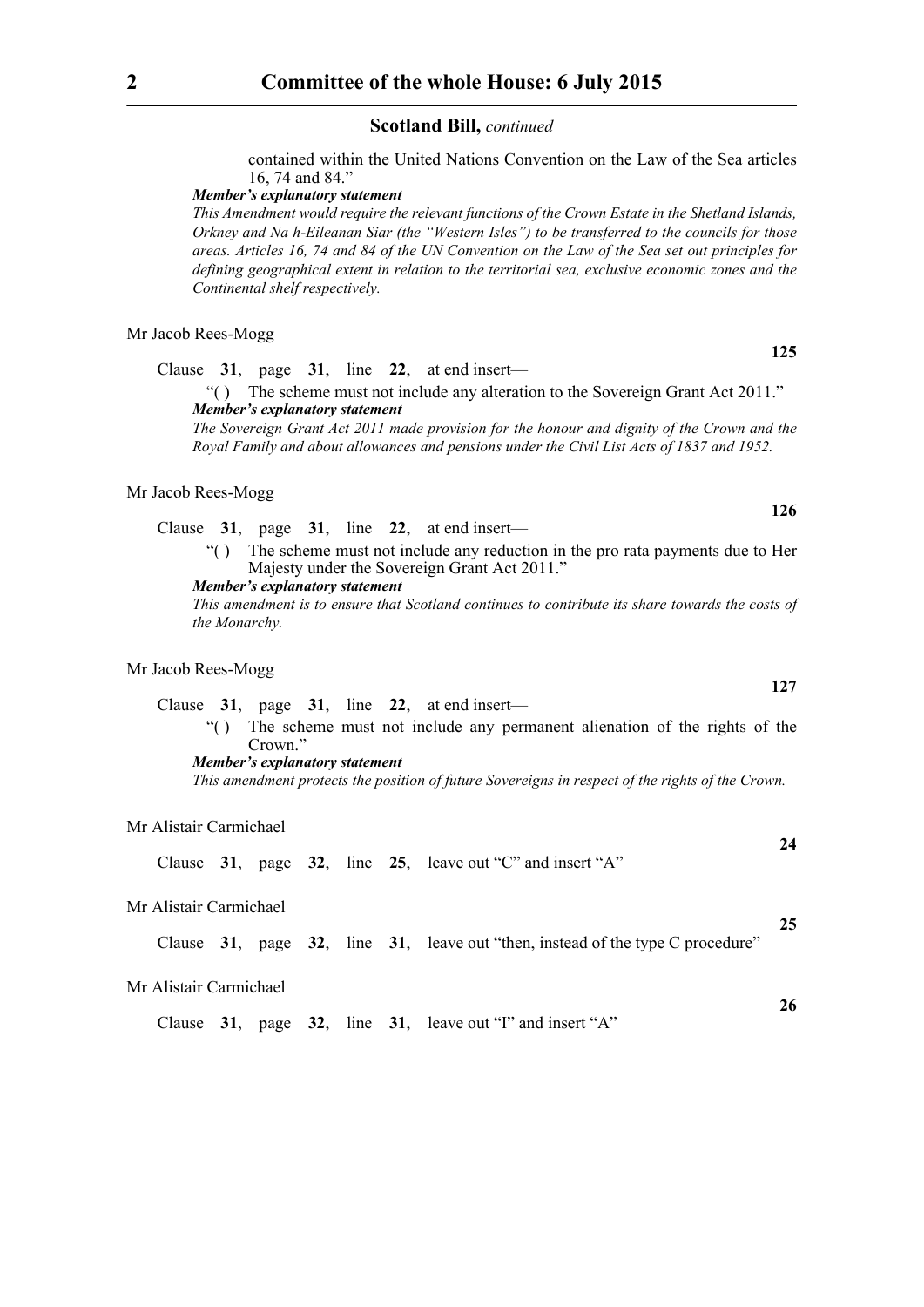Angus Robertson Mike Weir Stewart Hosie Dr Eilidh Whiteford Angela Crawley John Nicolson

> Page **30**, line **31**, leave out Clause 31 *Member's explanatory statement This amendment would leave out the current proposal on the Crown Estate so that it can be replaced by a new clause on Crown Property.*

Angus Robertson Mike Weir Stewart Hosie Dr Eilidh Whiteford Angela Crawley John Nicolson

> Clause **32**, page **33**, line **44**, leave out subsection (2) *Member's explanatory statement This amendment delivers a more explicit reference to the devolution of competence over gender quotas in respect of public bodies in Scotland but ensures that it is "not limited to" gender quotas,*

Ian Murray

Clause **32**, page **33**, line **46**, after "2006" insert "(other than enforcement under Part 1 of that Act)"

Angus Robertson Mike Weir Stewart Hosie Dr Eilidh Whiteford Angela Crawley John Nicholson

Clause **32**, page **34**, leave out lines 3 and 4.

*as agreed in the Smith Commission report.*

Angus Robertson Mike Weir Stewart Hosie Dr Eilidh Whiteford Angela Crawley John Nicolson

Clause **32**, page **34**, line **4**, at end insert—

 "Equal opportunities in relation to an appointment as a member of a Scottish public authority."

**156**

**134**

**167**

**161**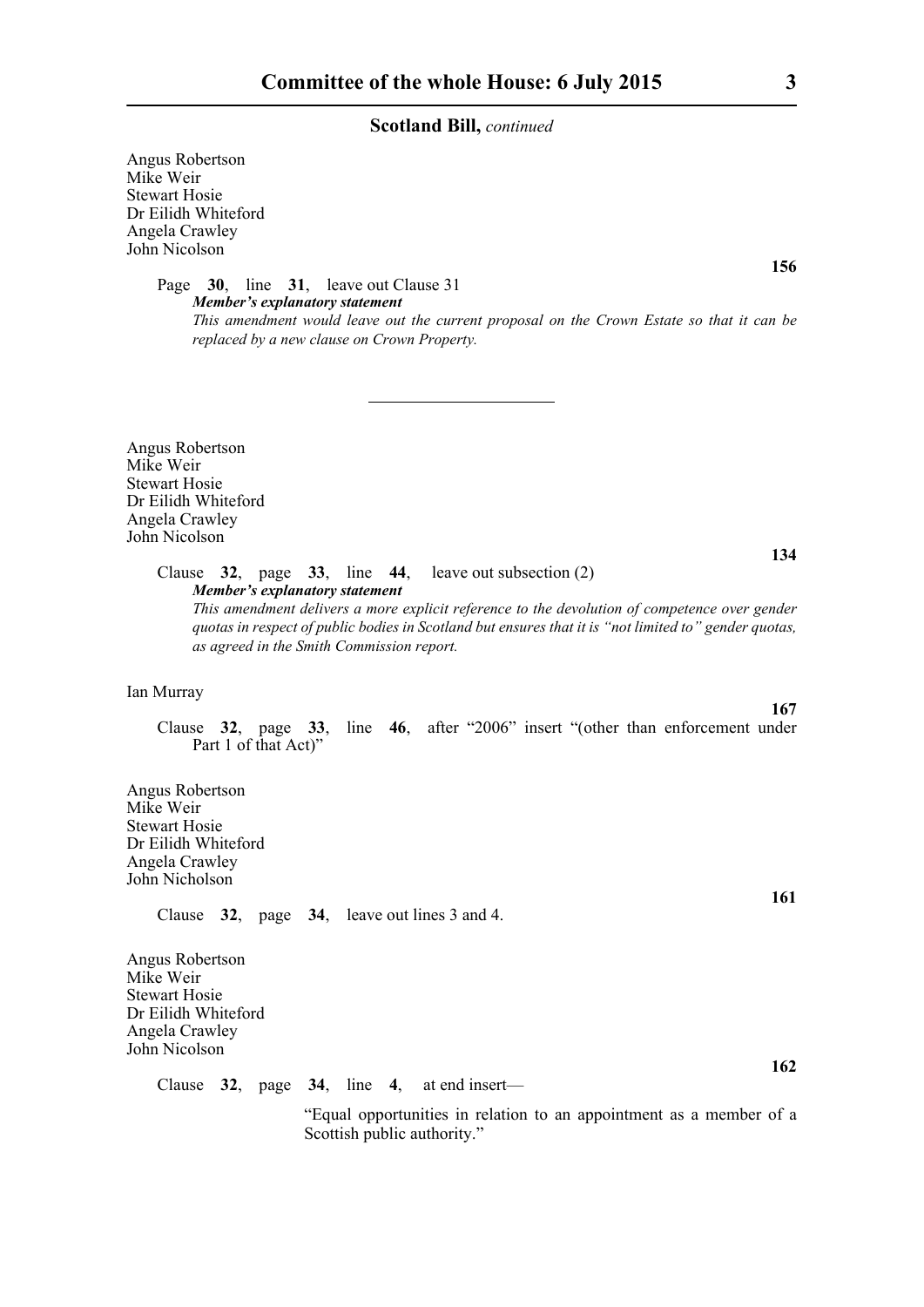Ian Murray Wayne David

> **123** Clause **32**, page **34**, line **13**, at end insert, "including a requirement for gender balance among the members of the Scottish Parliament and members of boards of Scottish public authorities;" *Member's explanatory statement The Amendment would ensure continued progression towards achieving gender balance among members of the Scottish Parliament and on boards of Scottish public authorities.*

Angus Robertson Mike Weir Dr Eilidh Whiteford Stewart Hosie John Nicolson Angela Crawley

**168**

Clause **32**, page **34**, line **18**, leave out "the Equality Act 2010 and Part 1 of that Act" and insert "and the Equality Act 2010"

Angus Robertson Mike Weir Stewart Hosie Dr Eilidh Whiteford Angela Crawley John Nicolson

**135**

**136**

Clause **32**, page **34**, line **25**, leave out subsection (6) and insert— "In section 2 (*power to amend section 1*)—

- (a) in subsection (7) omit "the Scottish Ministers or",
- (b) in subsection (10), before "Ministers" insert "Welsh""

Angus Robertson Mike Weir Stewart Hosie Dr Eilidh Whiteford Angela Crawley John Nicolson

Clause **32**, page **34**, leave out lines 39 to 42 and insert—

- "(4) Part 1 comes into force on such day as the Scottish Ministers may by order appoint so far as it—
	- (a) confers a power on the Scottish Ministers;
	- (b) relates to a public authority in respect of which such a power is exercisable."

#### *Member's explanatory statement*

*This amendment would clarify Scottish Ministers ability to commence the relevant sections of Part 1 of the Equality Act 2010, which was subject to a Legislative Consent Motion in 2010.*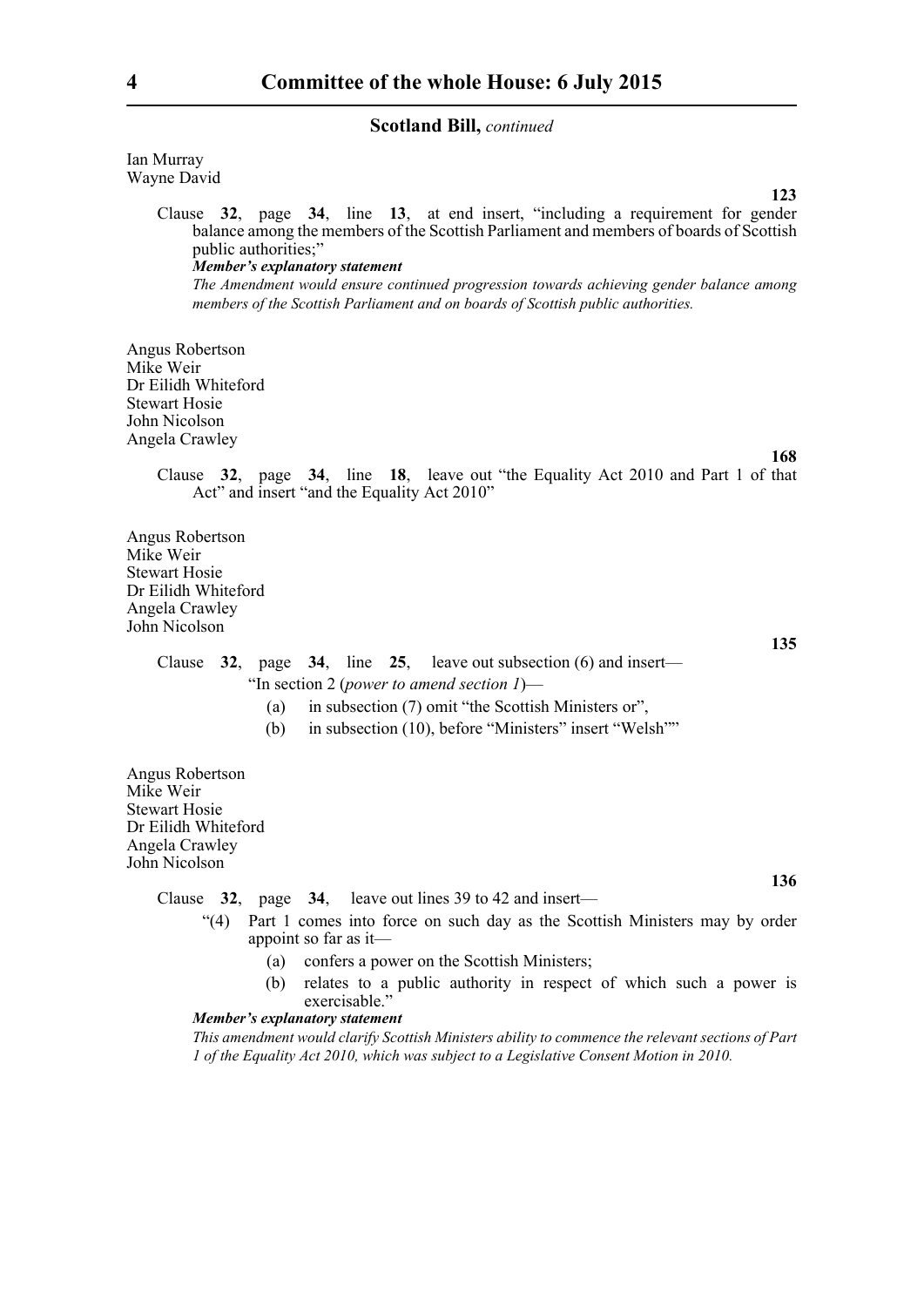| Angus Robertson<br>Mike Weir<br><b>Stewart Hosie</b><br>Dr Eilidh Whiteford<br>Angela Crawley<br>John Nicolson |     |                                                   |     |  |  |  |                                                                                  |                                                                                                                                                                                                                                                                                                                                           | 137 |
|----------------------------------------------------------------------------------------------------------------|-----|---------------------------------------------------|-----|--|--|--|----------------------------------------------------------------------------------|-------------------------------------------------------------------------------------------------------------------------------------------------------------------------------------------------------------------------------------------------------------------------------------------------------------------------------------------|-----|
| Clause 32, page 35, line 2, leave out subsection $(10)$                                                        |     |                                                   |     |  |  |  |                                                                                  |                                                                                                                                                                                                                                                                                                                                           |     |
| Mr Alistair Carmichael                                                                                         |     |                                                   |     |  |  |  |                                                                                  |                                                                                                                                                                                                                                                                                                                                           |     |
| Clause 33, page 35, leave out lines 18 and 19                                                                  |     |                                                   |     |  |  |  |                                                                                  |                                                                                                                                                                                                                                                                                                                                           | 27  |
| Ian Murray<br>Wayne David                                                                                      |     |                                                   |     |  |  |  |                                                                                  |                                                                                                                                                                                                                                                                                                                                           |     |
| Clause 33, page 35, line 18, leave out sub-sub-paragraph (b)                                                   |     |                                                   |     |  |  |  |                                                                                  |                                                                                                                                                                                                                                                                                                                                           | 53  |
| Mr Alistair Carmichael                                                                                         |     |                                                   |     |  |  |  |                                                                                  |                                                                                                                                                                                                                                                                                                                                           | 28  |
| Clause 33, page 35, leave out lines 24 and 25                                                                  |     |                                                   |     |  |  |  |                                                                                  |                                                                                                                                                                                                                                                                                                                                           |     |
| Mr Alistair Carmichael                                                                                         |     |                                                   |     |  |  |  |                                                                                  |                                                                                                                                                                                                                                                                                                                                           | 29  |
| Clause 33, page 35, leave out lines 26 to 30                                                                   |     |                                                   |     |  |  |  |                                                                                  |                                                                                                                                                                                                                                                                                                                                           |     |
| Angus Robertson<br>Mike Weir<br><b>Stewart Hosie</b><br>Dr Eilidh Whiteford<br>Angela Crawley<br>John Nicolson |     |                                                   |     |  |  |  |                                                                                  |                                                                                                                                                                                                                                                                                                                                           |     |
| Clause                                                                                                         |     | 33, page 35, leave out lines 26 to 30 and insert— |     |  |  |  |                                                                                  |                                                                                                                                                                                                                                                                                                                                           | 138 |
|                                                                                                                |     |                                                   |     |  |  |  |                                                                                  | "This Schedule does not reserve the transfer of all the functions of a tribunal<br>referred to in sub-paragraph (2) to a Scottish tribunal, so far as the functions are<br>exercisable in relation to Scottish cases or a specified category of Scottish cases,<br>in accordance with provision made by Her Majesty by Order in Council." |     |
|                                                                                                                |     | Member's explanatory statement                    |     |  |  |  | specified category of Scottish cases should transfer to the Scottish Parliament. | This amendment would ensure that all functions exercisable in relation to Scottish cases or a                                                                                                                                                                                                                                             |     |
| Angus Robertson<br>Mike Weir<br><b>Stewart Hosie</b><br>Dr Eilidh Whiteford<br>Angela Crawley<br>John Nicolson |     |                                                   |     |  |  |  |                                                                                  |                                                                                                                                                                                                                                                                                                                                           |     |
| Clause                                                                                                         | 33, | page                                              | 35, |  |  |  |                                                                                  | leave out from beginning of line 31 to end of line 7 on page 36                                                                                                                                                                                                                                                                           | 139 |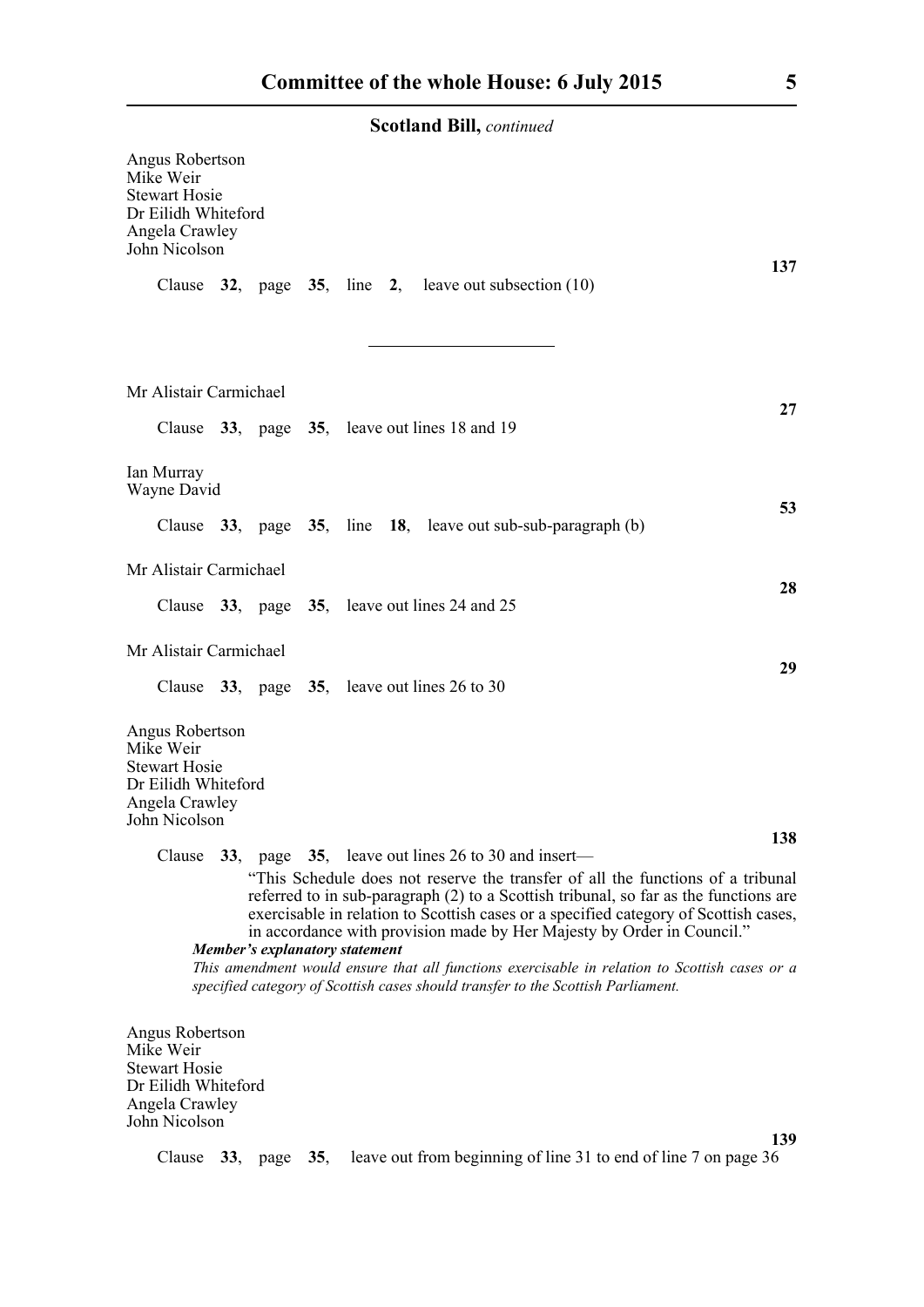Angus Robertson Mike Weir Stewart Hosie Dr Eilidh Whiteford Angela Crawley John Nicolson

Clause **33**, page **36**, line **22**, at end insert—

- "( ) For the avoidance of doubt, this Schedule does not reserve—
	- (a) a Scottish tribunal's practice and procedure when exercising functions that have been transferred to it by virtue of this paragraph, or
	- (b) the fees and expenses chargeable for, or in connection with, proceedings before a Scottish tribunal when it is exercising those functions."

#### *Member's explanatory statement*

*This amendment makes clear that competence over a tribunal's practice, rules of procedure and fees in relation to transferred cases becomes devolved, as per the Smith Commission recommendation.*

Ian Murray Wayne David

Clause **33**, page **37**, line **17**, at end insert—

"(7A) Scottish Ministers, in conjunction with the Advisory, Conciliation and Arbitration Service (ACAS) shall establish and oversee a process, involving Scottish businesses and trades unions, to end the current employment tribunal fee system in Scotland."

Angus Robertson Mike Weir Stewart Hosie Dr Eilidh Whiteford Angela Crawley John Nicolson

> Clause **34**, page **37**, line **28**, leave out from "relating" to "to" in line 29 *Member's explanatory statement*

*This amendment would remove a restriction on the full devolution of speed limits in relation to emergency vehicles.*

**140**

**54**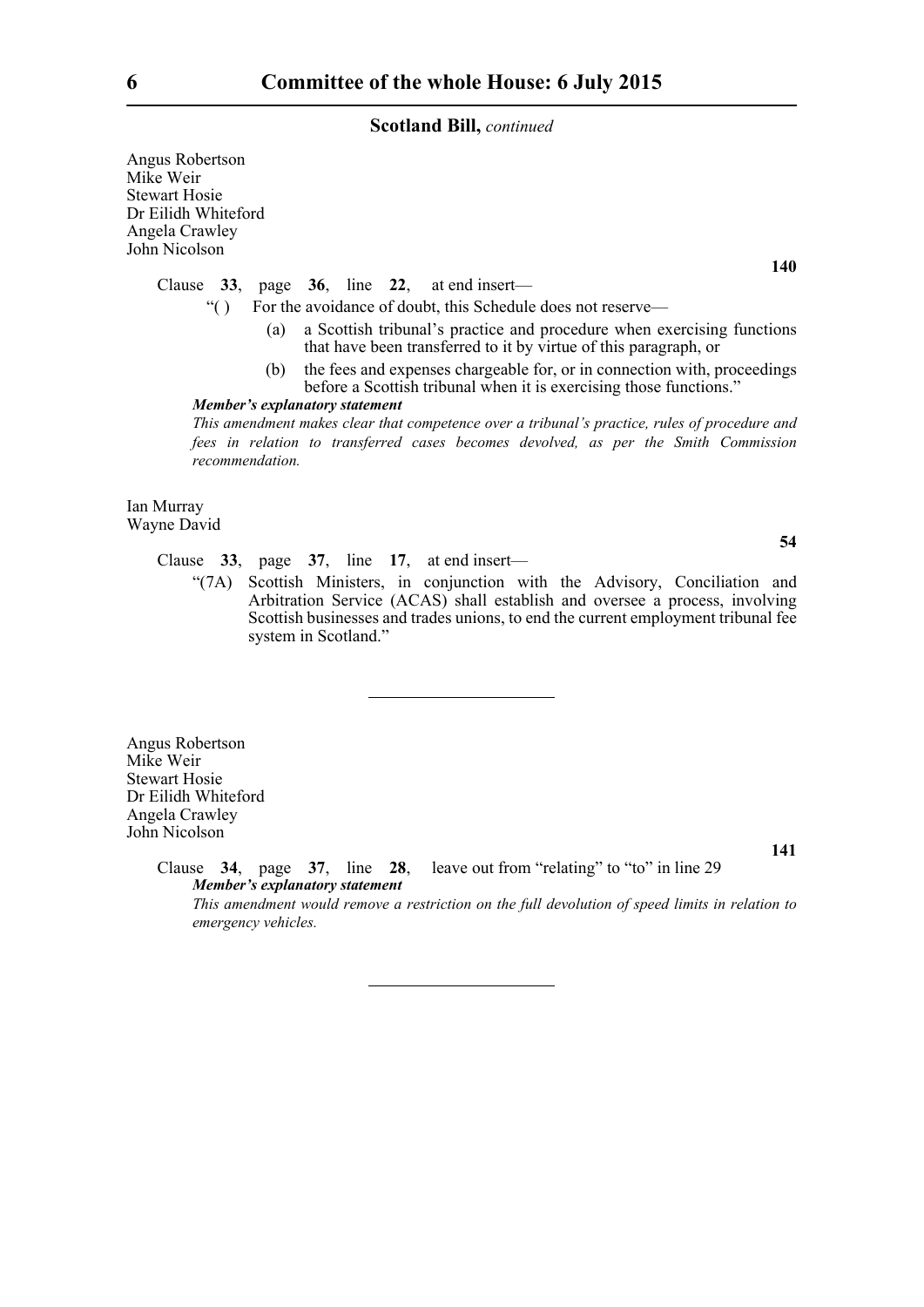Angus Robertson Mike Weir Stewart Hosie Dr Eilidh Whiteford Angela Crawley John Nicolson

Clause **36**, page **41**, leave out lines 15 to 18 and insert—

"(a) in relation to vehicles used on roads in Scotland means the Scottish Ministers."

# *Member's explanatory statement*

*This amendment would amend section 130(3) of the Road Traffic Regulation Act 1984 so that Scottish Ministers are added into the provision as the relevant 'national authority'.* 

Angus Robertson Mike Weir Stewart Hosie Dr Eilidh Whiteford Angela Crawley John Nicolson

**143**

# Clause **36**, page **41**, line **19**, at end insert—

- "(18) In section 130 (*application of Act to Crown*)—
	- (a) in subsection (3) for "Secretary of State" substitute "relevant authority", and
	- (b) after that subsection insert—
		- "(3A) In subsection (3) "relevant authority"—
			- (a) in relation to vehicles used on roads in Scotland means the Scottish Ministers,
			- (b) otherwise, means the Secretary of State.""

#### *Member's explanatory statement*

*This amendment would amend section 130(3) of the Road Traffic Regulation Act 1984 so that Scottish Ministers are added into the provision as the relevant 'national authority'.* 

Angus Robertson Mike Weir Stewart Hosie Dr Eilidh Whiteford Angela Crawley John Nicolson

**144**

Clause **41**, page **42**, line **32**, at end insert—

- "( ) After subsection (3) insert—
	- "(3A) Without limiting subsection (3), the Scottish Ministers may grant a licence upon the condition that the licence holder makes an annual rental payment to the Scottish Ministers.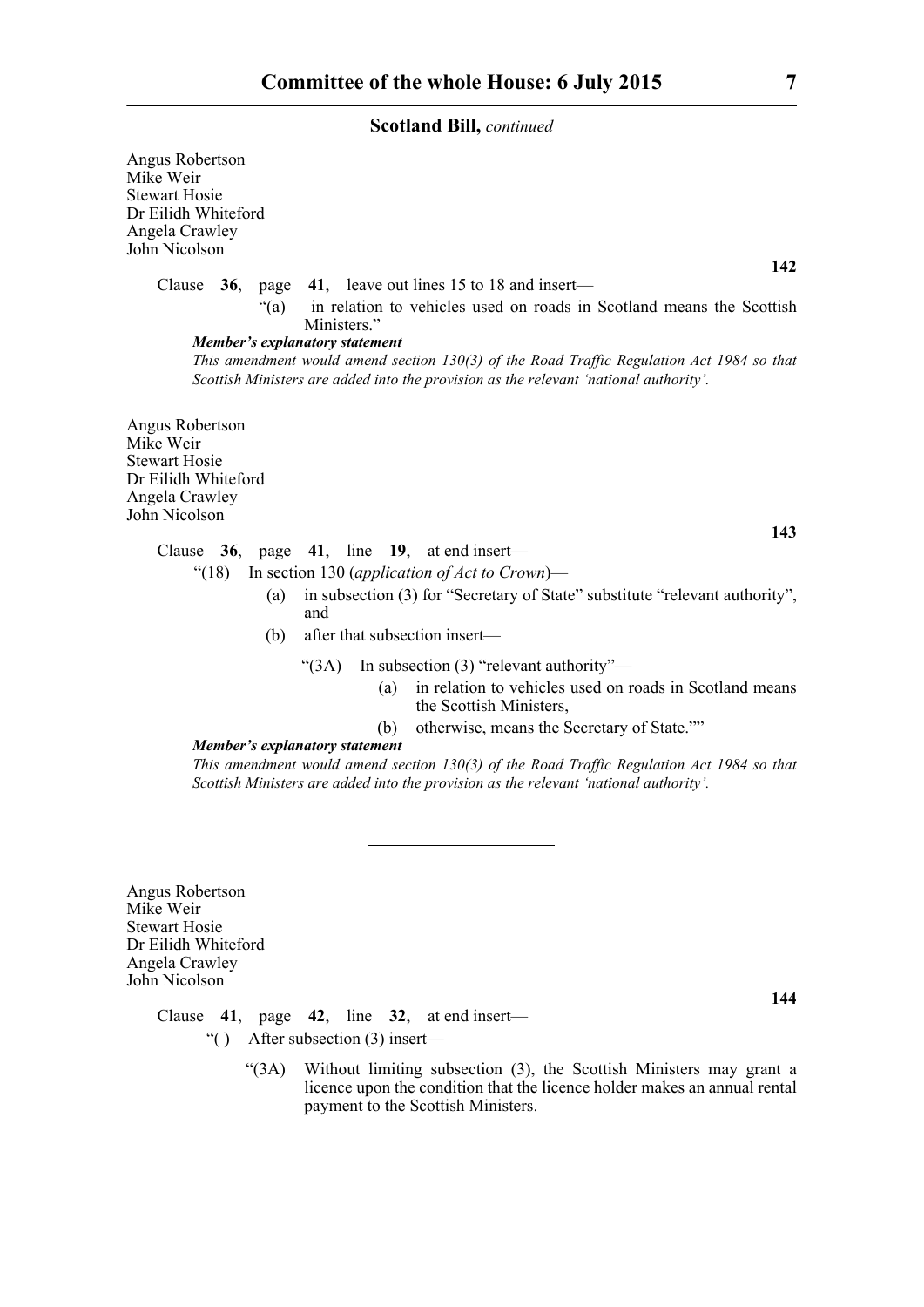(3B) In subsection (3A), "rental payment" means payment of an amount to be calculated by reference to the area of land to which the licence relates.""

**30**

**145**

# *Member's explanatory statement*

*In Clause 41, the Secretary of State has retained the power to set the consideration payable for licences. This could restrict Scottish Ministers' ability to set other charges that form integral aspects of the licensing regime: for example, the Department of Energy and Climate Change (DECC) charge a 'land rental'. This would enable Scottish Ministers to introduce a similar scheme in Scotland.*

# Mr Alistair Carmichael

Clause **43**, page **45**, line **7**, at end insert— "(aa) in the list of subject-matter, leave out "(c) the Estate Agents Act 1979,""

Angus Robertson Mike Weir Stewart Hosie Dr Eilidh Whiteford Angela Crawley John Nicolson

> Clause **43**, page **45**, line **9**, leave out from "insert—" to the end of subsection (8) and insert—

> > "The provision of consumer advocacy and advice. Enforcement and redress for breach of consumer rights."

(3) In Section C8 (product standards, safety and liability) after the heading "Exceptions" insert—

> "The provision of consumer advocacy and advice. Enforcement of, and redress for breach of, consumer rights."

(4) In Section C9 (weights and measures) after the reservations insert—  *"Exceptions*

The provision of consumer advocacy and advice.

Enforcement of, and redress for breach of, consumer rights."

- (5) In Section C10 (telecommunications)—
	- (a) for the heading "Exception" substitute "Exceptions";
	- (b) after that heading insert—

 "The provision of consumer advocacy and advice. Enforcement and redress for breach of consumer rights."

- (6) In Section C11 (posts)—
	- (a) for the heading "Exception" substitute "Exceptions";
	- (b) after that heading insert—

 "The provision of consumer advocacy and advice. Enforcement of, and redress for breach of, consumer rights."

- (7) In Section D1 (electricity)—
	- (a) for the heading "Exception" substitute "Exceptions";
	- (b) after the exception relating to the Environmental Protection Act 1990 insert—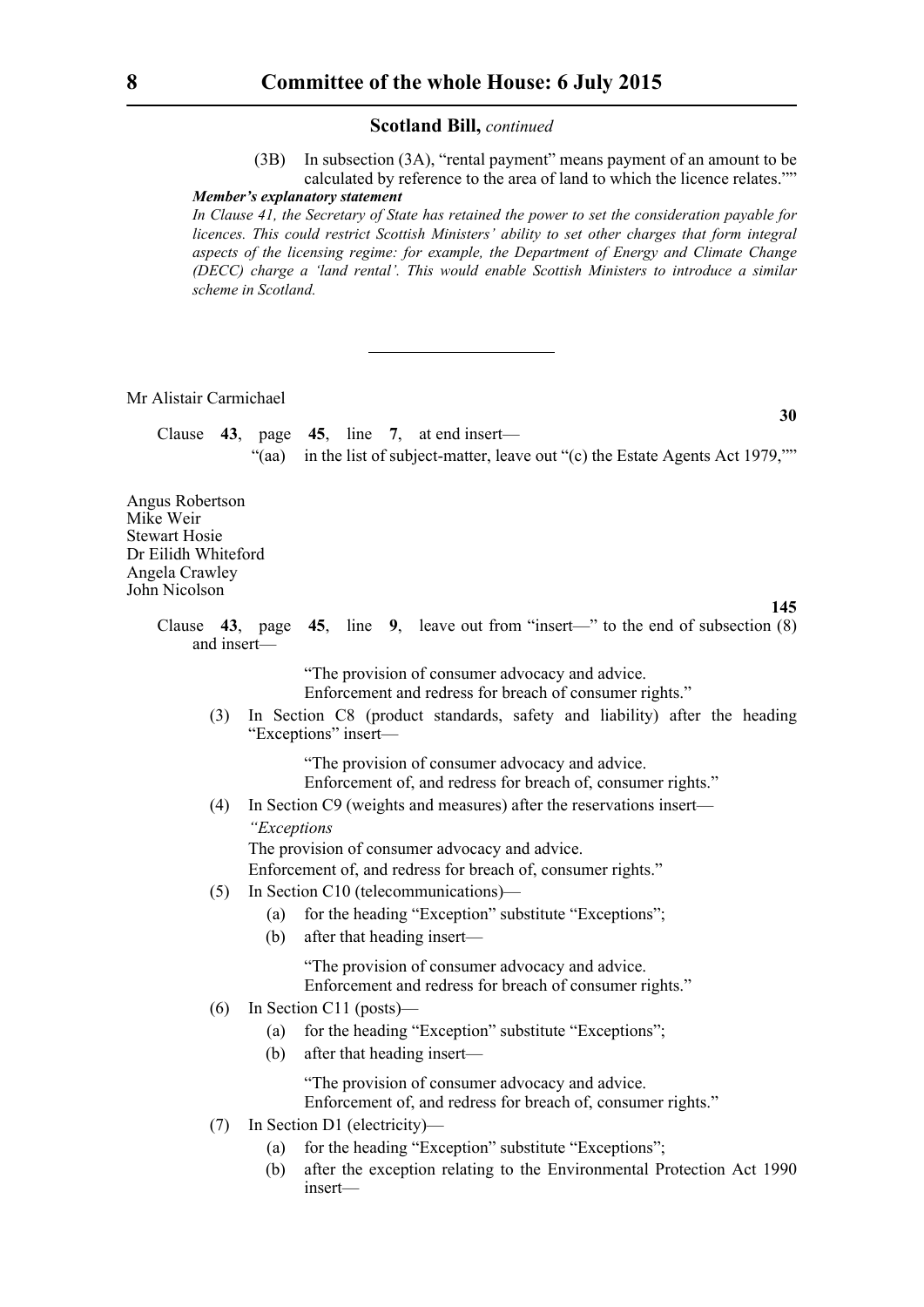"The provision of consumer advocacy and advice. Enforcement of, and redress for breach of, consumer rights."

(8) In Section D2 (oil and gas), at the end of the exceptions insert—

"The provision of consumer advocacy and advice.

Enforcement of, and redress for breach of, consumer rights."

*Member's explanatory statement* 

*This amendment would provide an exception to reservation C10 in Schedule 5 to the Scotland Act which covers telecommunications and devolves responsibility for consumer enforcement and redress to the Scottish Parliament. It also removes unnecessary references to a public body and to the holder of a public office.*

Angus Robertson Mike Weir Stewart Hosie Dr Eilidh Whiteford Angela Crawley John Nicolson

> Clause **45**, page **47**, line **3**, leave out from "insert-" to the end of subsection (1) and insert—

> > *"Exceptions*

The number of relevant gaming machines authorised (if any) in respect of premises licences under the Gambling Act 2005.

 *"Interpretation*

A "relevant gaming machine" is a gaming machine (within the meaning of section 235 of the Gambling Act 2005) for which the maximum charge for use is more than £10.""

#### *Member's explanatory statement*

*This amendment replaces the reference to betting premises with a more general reference to gambling premises, giving full effect to Smith Commission recommendation 74.*

#### Mr Alistair Carmichael

Clause **45**, page **47**, line **7**, leave out "for which the maximum charge for use is more than £10"

#### Graham Jones

Clause  $45$ , page  $47$ , line  $7$ , leave out "£10" and insert "£2"

#### Ian Murray Wayne David

Clause **45**, page **47**, line **8**, at end insert "and the designation of licensing standards officers in Scotland as authorised persons for the exercise of inspection and enforcement functions in respect of such licences."

#### *Member's explanatory statement*

*This Amendment would allow the Scottish Parliament to include Licensing Standards Officers (LSOs) in Scotland as authorised persons who may exercise inspection and enforcement functions*

**159**

**163**

**31**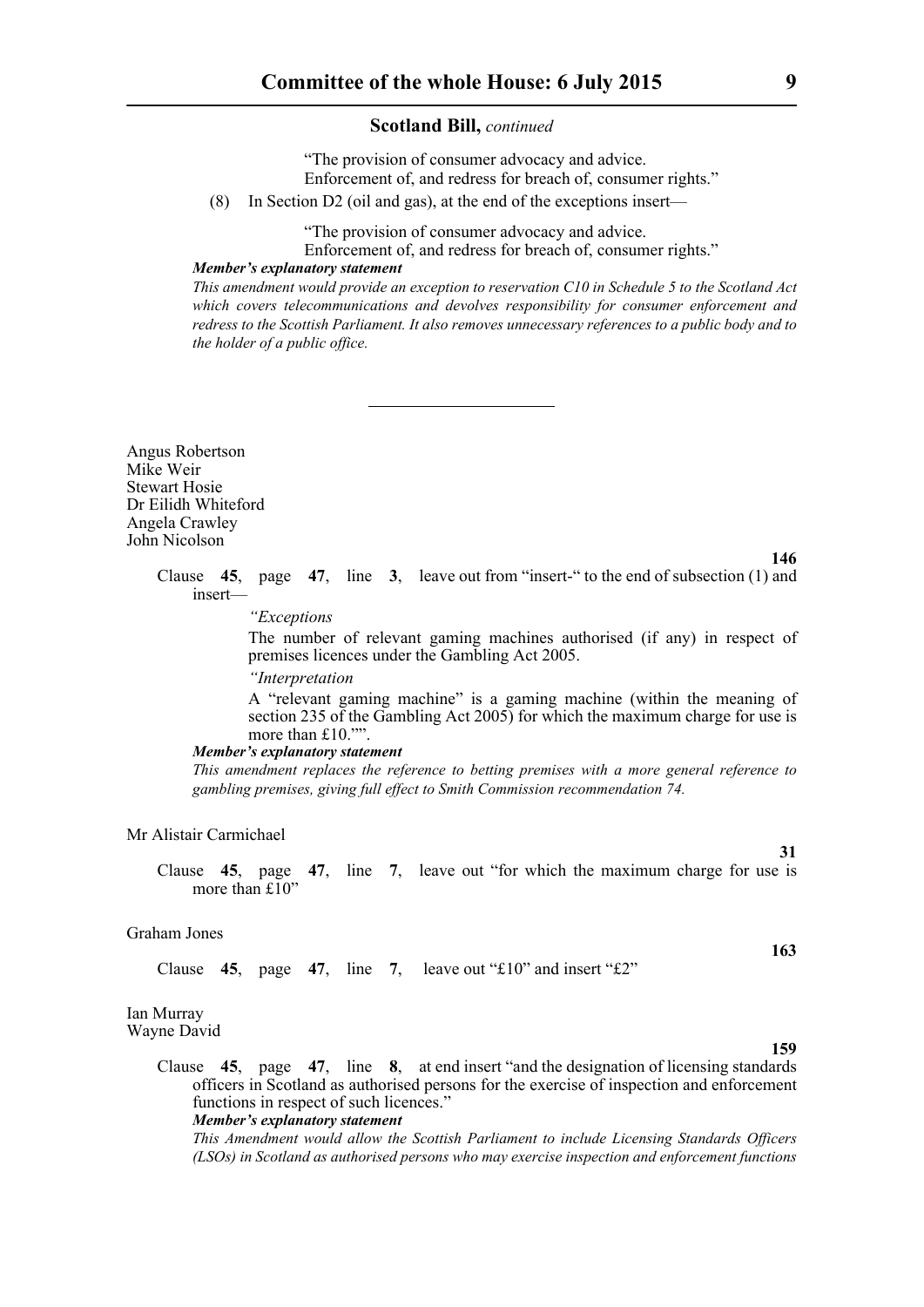*under the Gambling Act 2005 in respect of the number of gaming machines authorised under a betting premises licence.*

Angus Robertson Mike Weir Stewart Hosie Dr Eilidh Whiteford Angela Crawley John Nicolson

**147**

**32**

**164**

**165**

**166**

**160**

- Clause **45**, page **47**, line **13**, leave out from "means" to the end of subsection (4) and insert—
	- "(a) the Scottish Ministers in respect of premises in Scotland in so far as the order varies the number of gaming machines authorised (if any) for which the maximum charge for use is more than £10, or
	- (b) otherwise, the Secretary of State."

#### *Member's explanatory statement*

*This amendment replaces the reference to betting premises with a more general reference to gambling premises, giving full effect to Smith Commission recommendation 74.*

## Mr Alistair Carmichael

Clause **45**, page **47**, line **17**, leave out "for which the maximum charge for use is more than £10"

#### Graham Jones

Clause **45**, page **47**, line **18**, leave out "£10" and insert "£2"

#### Graham Jones

|  |  |  |                                         | Clause 45, page 47, line 18, after "£10" insert — |  |  |  |
|--|--|--|-----------------------------------------|---------------------------------------------------|--|--|--|
|  |  |  | "() the content and the speed of play," |                                                   |  |  |  |

#### Graham Jones

|  | Clause 45, page 47, line 18, after "£10" insert— |  |  |  |  |  |  |
|--|--------------------------------------------------|--|--|--|--|--|--|
|--|--------------------------------------------------|--|--|--|--|--|--|

"( ) the number of staff required to supervise such machines,"

#### Ian Murray Wayne David

| Clause 45, page 47, line 20, at end insert—                                                    |  |  |  |  |                                                                          |  |  |  |
|------------------------------------------------------------------------------------------------|--|--|--|--|--------------------------------------------------------------------------|--|--|--|
| "(4A) In section 304 of that Act <i>(authorised persons)</i> , after subsection $4(c)$ insert— |  |  |  |  |                                                                          |  |  |  |
|                                                                                                |  |  |  |  | "(d) Licensing Standards Officers (LSOs) of Scottish local authorities,  |  |  |  |
|                                                                                                |  |  |  |  | appointed in terms of section 13 of the Licensing (Scotland) Act 2005."" |  |  |  |
| Member's explanatory statement                                                                 |  |  |  |  |                                                                          |  |  |  |
|                                                                                                |  |  |  |  |                                                                          |  |  |  |

*This Amendment would include Licensing Standards Officers (LSOs) in Scotland as authorised persons who may exercise inspection and enforcement functions under the Gambling Act 2005 in respect of the number of gaming machines authorised under a betting premises licence.*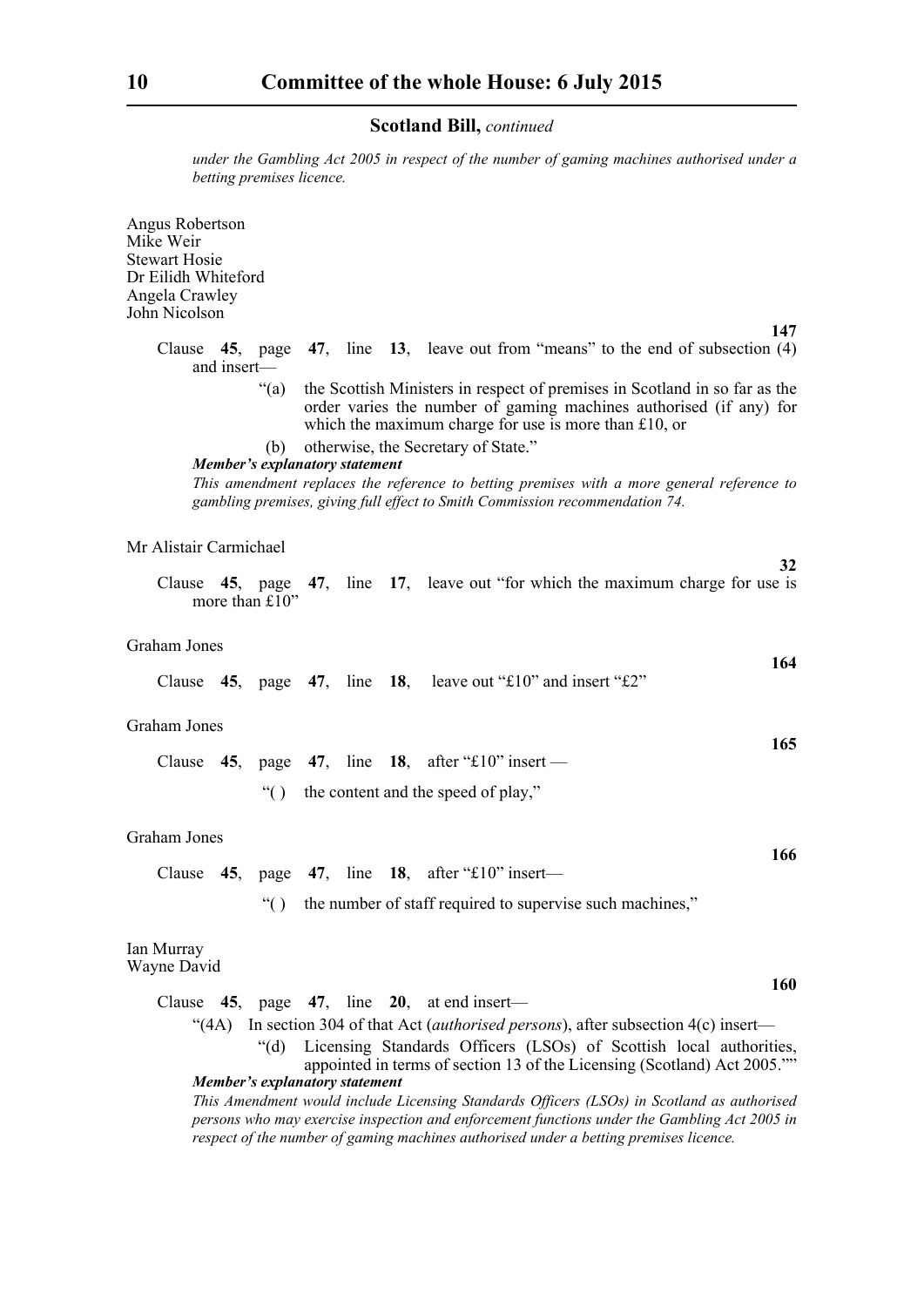Mr Alistair Carmichael Angus Robertson Mike Weir Stewart Hosie Dr Eilidh Whiteford Angela Crawley

John Nicolson

Clause **45**, page **47**, line **35**, leave out subsection (6)

Ian Murray Wayne David

To move the following Clause—

#### **"Obstructive parking**

(1) In section E1 of Schedule 5 to the Scotland Act 1998 (Road transport) after "Exceptions", insert—

"The subject matter of sections 19 to 22 (Stopping on verges, etc, or in dangerous positions, etc.) of the Road Traffic Act 1988;

The subject-matter of section 41(5) (Regulation of construction, weight, equipment and use of vehicles) of the Road Traffic Act 1988 in so far as it relates to the making of regulations making it an offence to cause or permit a vehicle to stand on the road so as to cause any unnecessary obstruction of the road."

(2) After section 51 of the Road Traffic Offenders Act 1988 (Fixed penalty offences) insert new section 51A—

# **"51A Offences under Road Traffic Act 1988**

- (1) Any offence in respect of a vehicle under regulations made by Scottish Ministers under section 41(5) (Regulation of construction, weight, equipment and use of vehicles) of the Road Traffic Act 1988 is a fixed penalty offence for the purposes of this Part of this Act if it is specified as such in those regulations, but subject to subsection (2) below.
- (2) An offence under an enactment so specified is not a fixed penalty offence for those purposes if it is committed by causing or permitting a vehicle to be used by another person in contravention of any provision made or restriction or prohibition imposed by or under any enactment."
- (3) Before proposing a change in regulation of a subject matter falling under this section, Scottish Ministers shall—
	- (a) consult the Secretary of State, and
	- (b) publish and lay before the Scottish Parliament an assessment of the impact on road safety of any difference between the proposed change in Scotland and road traffic rules in other parts of the United Kingdom.""

# *Member's explanatory statement*

*This amendment is intended to ensure that offences in relation to parking on pavements can be enforced by the Scottish Parliament. Other offences would be unaffected. This amendment is based*

**33**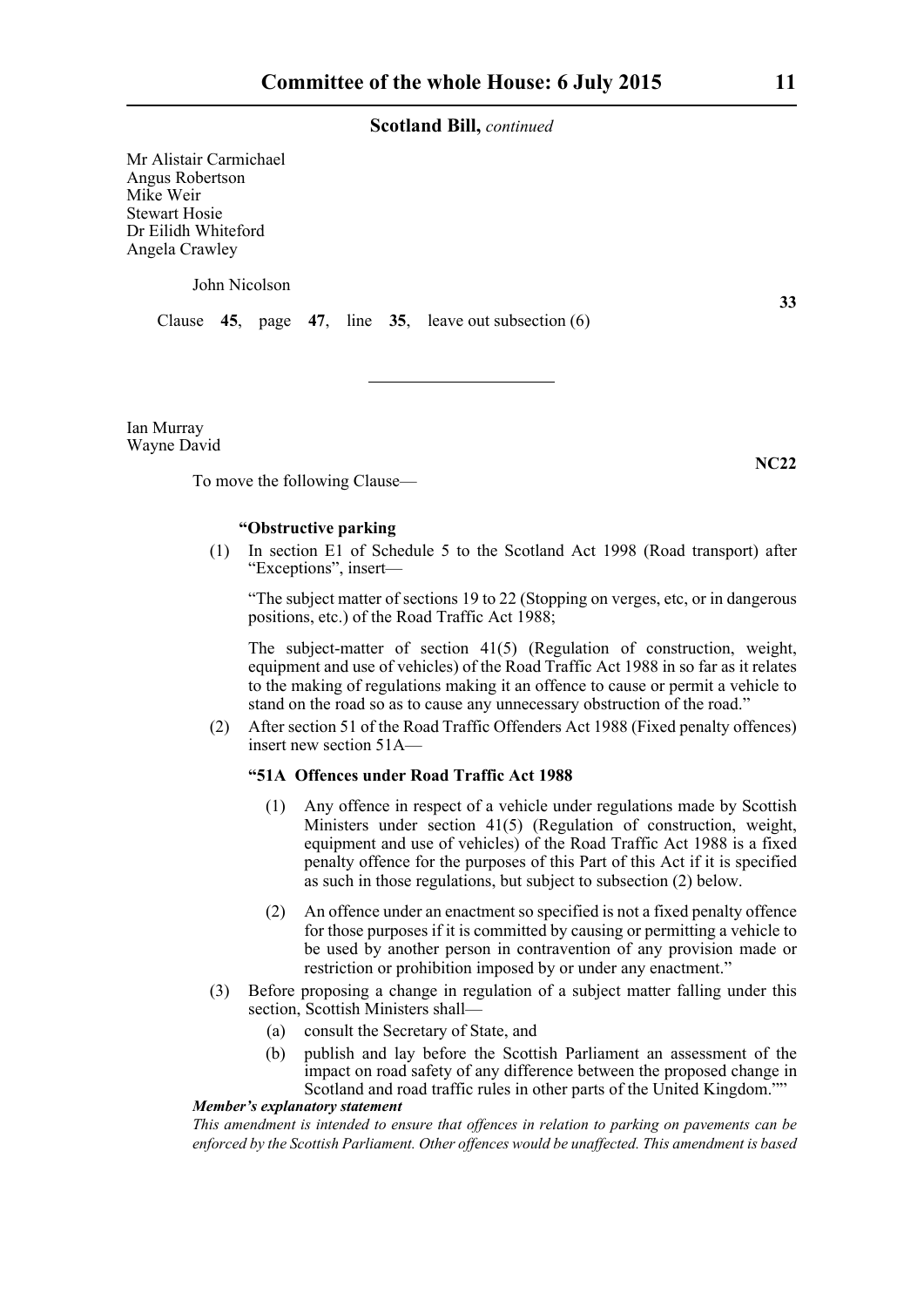*on Mark Lazarowicz's Private Members' Bill from the last Parliament, which was supported in principle by the then Secretary of State for Scotland.*

Mr Alistair Carmichael

To move the following Clause—

# **"Health and safety**

In Part 2 of Schedule 5 to the Scotland Act 1998 (Employment), leave out Section H2 (Health and Safety)."

# *Member's explanatory statement*

*This new Clause would remove from the list of reserved matters in the 1998 Act (and so transfer to the Scottish Parliament) the subject-matter of Part I of the Health and Safety at Work etc. Act 1974 (Health, safety and welfare in connection with work, and control of dangerous substances and certain emissions into the atmosphere), the Health and Safety Commission, the Health and Safety Executive and the Employment Medical Advisory Service.*

Mr Alistair Carmichael

To move the following Clause—

# **"Business associations**

In Section C1 in Part 2 of Schedule 5 to the Scotland Act 1998 (Business associations) at the end of the exceptions insert—

- "(c) the law on partnerships and unincorporated associations,
- (d) the creation of new forms of cooperative enterprise,
- (e) the creation of new forms of mutual enterprise,
- (f) the creation of economic interest groups where the European Economic Interest Group under regulation  $E\bar{E}C$  2137/85 is not available because the members do not come from more than one member state.""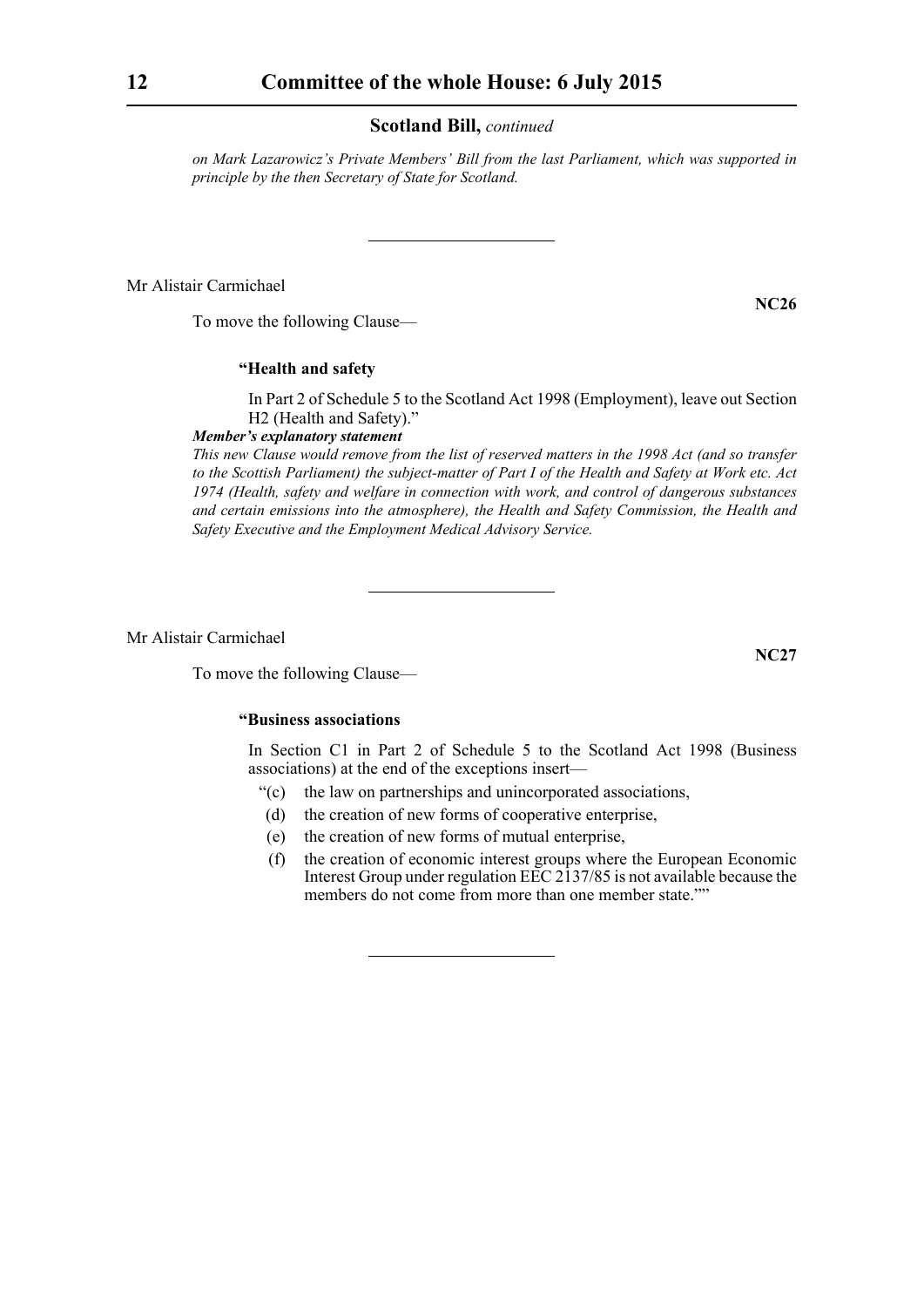Angus Robertson Mike Weir Dr Eilidh Whiteford Stewart Hosie Michelle Thomson Natalie McGarry

To move the following Clause—

# **"Employment and industrial relations**

In Part 2 of Schedule 5 to the Scotland Act 1998, omit Section H1 (employment and industrial relations)."

*Member's explanatory statement* 

*This new clause would devolve employment and industrial relations to the Scottish Parliament.*

Angus Robertson Mike Weir Dr Eilidh Whiteford Stewart Hosie Michelle Thomson Natalie McGarry

To move the following Clause—

# **"Health and safety**

- (1) In Part 2 of Schedule 5 to the Scotland Act 1998 ("the 1998 Act"), omit Section H2 (health and safety).
- (2) The Health and Safety Executive is a cross-border public authority for the purposes of the 1998 Act.
- (3) The 1998 Act applies in relation to the Health and Safety Executive in the same way as it applies in relation to cross-border public authorities specified in an Order in Council under section 88(5) of the 1998 Act."

#### *Member's explanatory statement*

*This new clause would devolve health and safety to the Scottish Parliament and designates the Health and Safety Executive as a cross-border public authority.*

**NC47**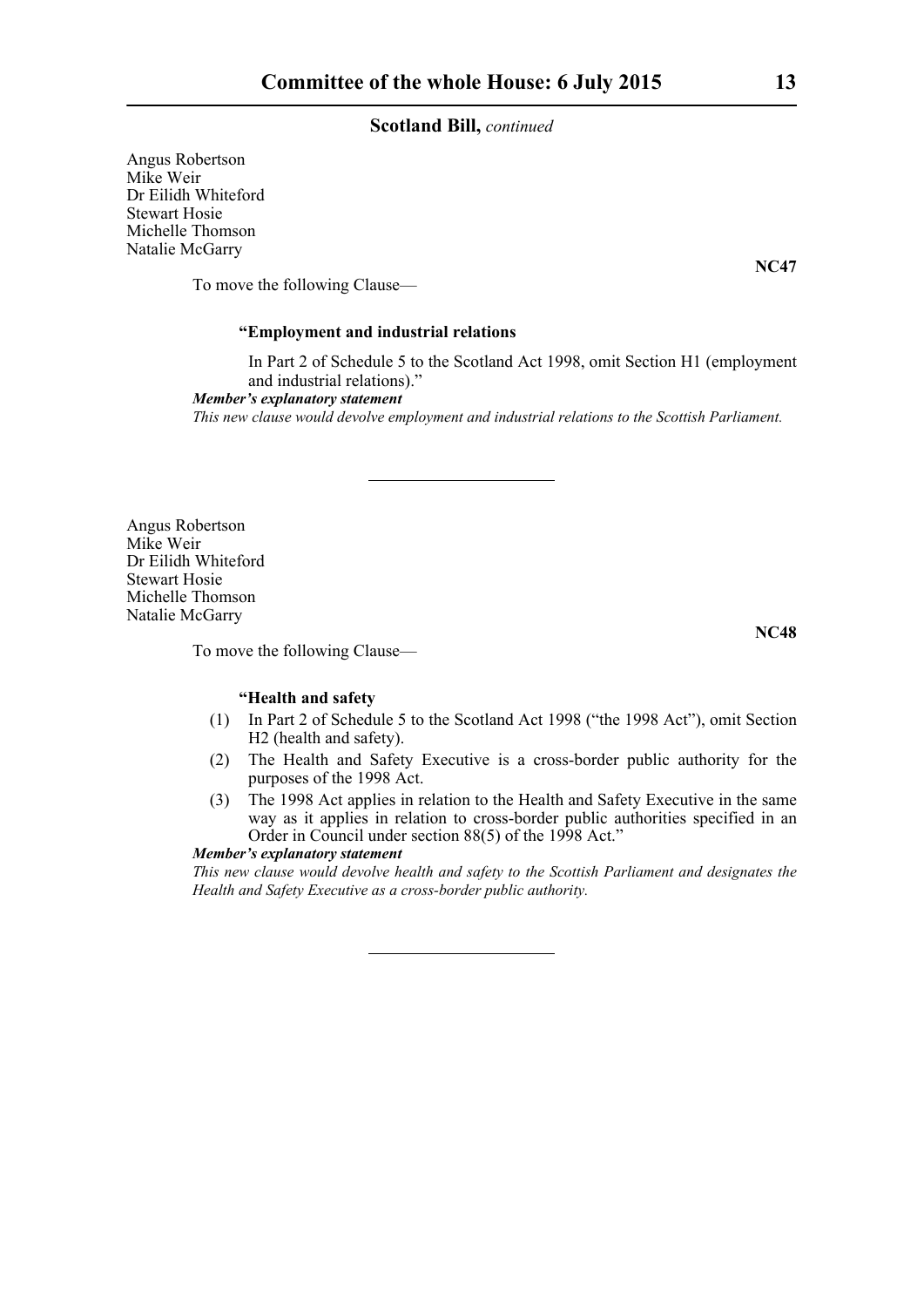Angus Robertson Mike Weir Dr Eilidh Whiteford Stewart Hosie Michelle Thomson Natalie McGarry

To move the following Clause—

# **"Equal opportunities**

In Part 2 of Schedule 5 to the Scotland Act 1998, omit Section L2 (equal opportunities)."

*Member's explanatory statement* 

*This new clause would devolve equal opportunities to the Scottish Parliament.*

Dr John Pugh Mrs Fiona Bruce Robert Flello

To move the following Clause—

# **"Abortion**

In Part 2 of Schedule 5 to the 1998 Act, leave out section J1 *(abortion)." Member's explanatory statement This amendment removes the specific reservation of abortion, thus transferring competence over abortion to the Scottish Parliament.*

Angus Robertson Mike Weir Stewart Hosie Dr Eilidh Whiteford Angela Crawley John Nicolson

To move the following Clause—

#### **"Crown property**

- (1) Part 1 of Schedule 5 to the Scotland Act 1998 (general reservations) is amended as follows
- (2) Omit paragraph 2(3)
- (3) In paragraph 3(3), omit paragraph (a)
- (4) After paragraph 3, insert—
	- "3A Without prejudice to paragraphs 2 and 3, paragraph 1 does not reserve—

**NC49**

**NC56**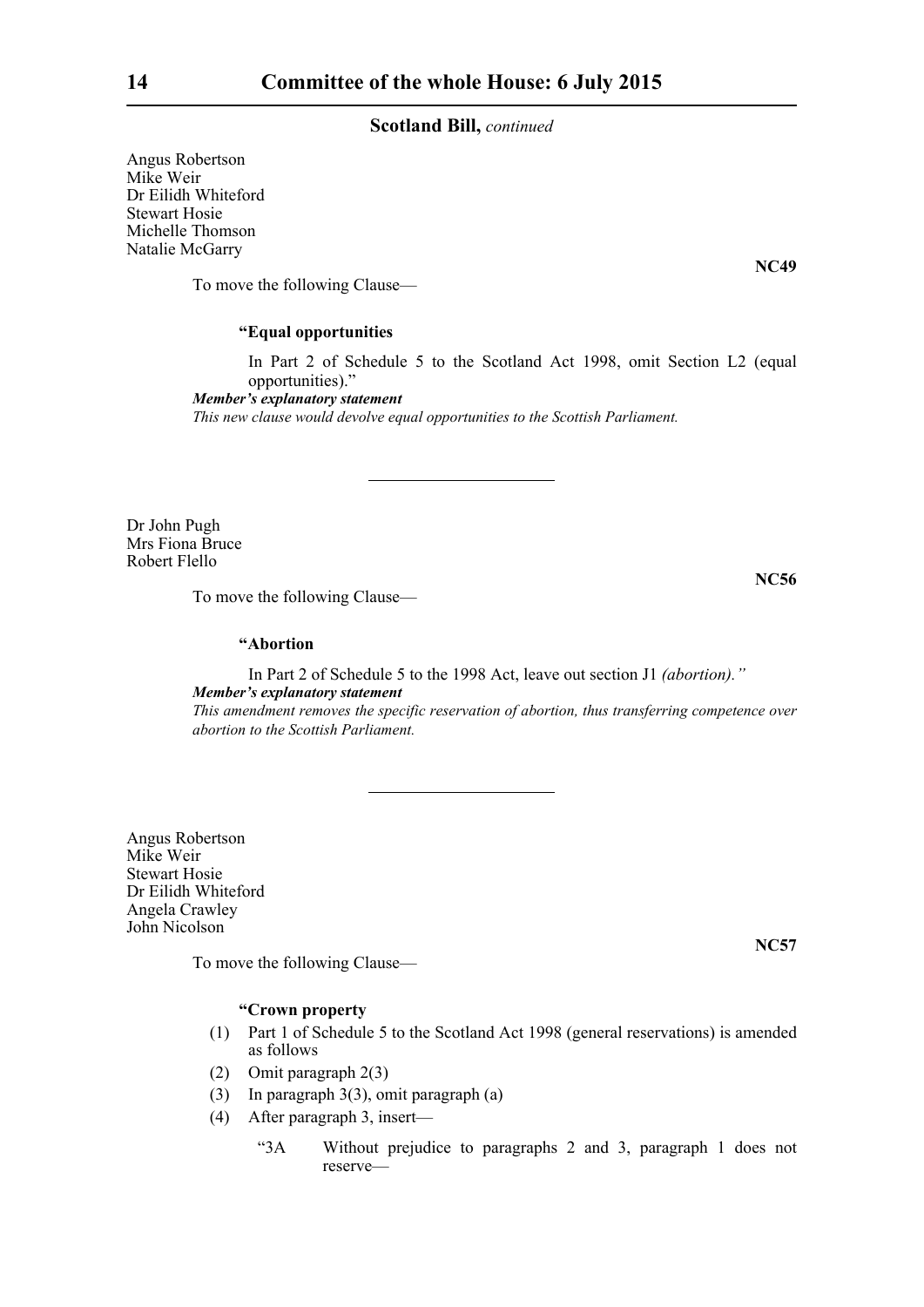- (a) removing or altering functions of, or conferring functions on, the Crown Estate Commissioners in relation to the holding or management of property within paragraph 3(1),
- (b) where a function of the Crown Estate Commissioners of holding property is so removed, the transfer of any property held in exercise of the function."
- (5) Functions relating to Crown property are, so far as they relate to Crown property in or relating to the Scottish offshore region, to be treated for the purposes of the Scotland Act 1998 as exercisable in or as regards Scotland.
- $(6)$  In subsection  $(5)$ —

 "Crown property" means property within paragraph 3(1) of Part 1 of Schedule 5 to the Scotland Act 1998,

 "Scottish offshore region" has the same meaning as in the Marine and Coastal Access Act 2009 (see section 322 of that Act)

(7) In section 1(2) of the Civil List Act 1952 (payment of hereditary revenues into the Scottish Consolidated Fund), omit "from bona vacantia, ultimus haeres and treasure trove".

# *Member's explanatory statement*

*This alternative to clause 31 would reduce the complexity of the current arrangements relating to the Crown Estate by removing the reservation relating to the management of the Crown Estate and provides the Scottish Parliament with full legislative competence in relation to the management of the Crown Estate in or as regards Scotland. It would also transfer any functions of the Crown Estate Commissioners in relation to rights to the continental shelf beyond the 200 nautical mile limit adjacent to Scotland.*

Angus Robertson Mike Weir Stewart Hosie Dr Eilidh Whiteford Angela Crawley John Nicolson

To move the following Clause—

**NC59**

# **"Party political broadcasts**

In Section K1 of Part 2 of Schedule 5 to the Scotland Act 1998 (broadcasting), after the reservation insert—

 *"Exceptions*

The regulation of

- party political broadcasts in connection with elections that are within the legislative competence of the Parliament, and
- (b) referendum campaign broadcasts in connection with referendums held under Acts of the Scottish Parliament."

#### *Member's explanatory statement*

*In recommending that the Scottish Parliament should have all powers in relation to Scottish*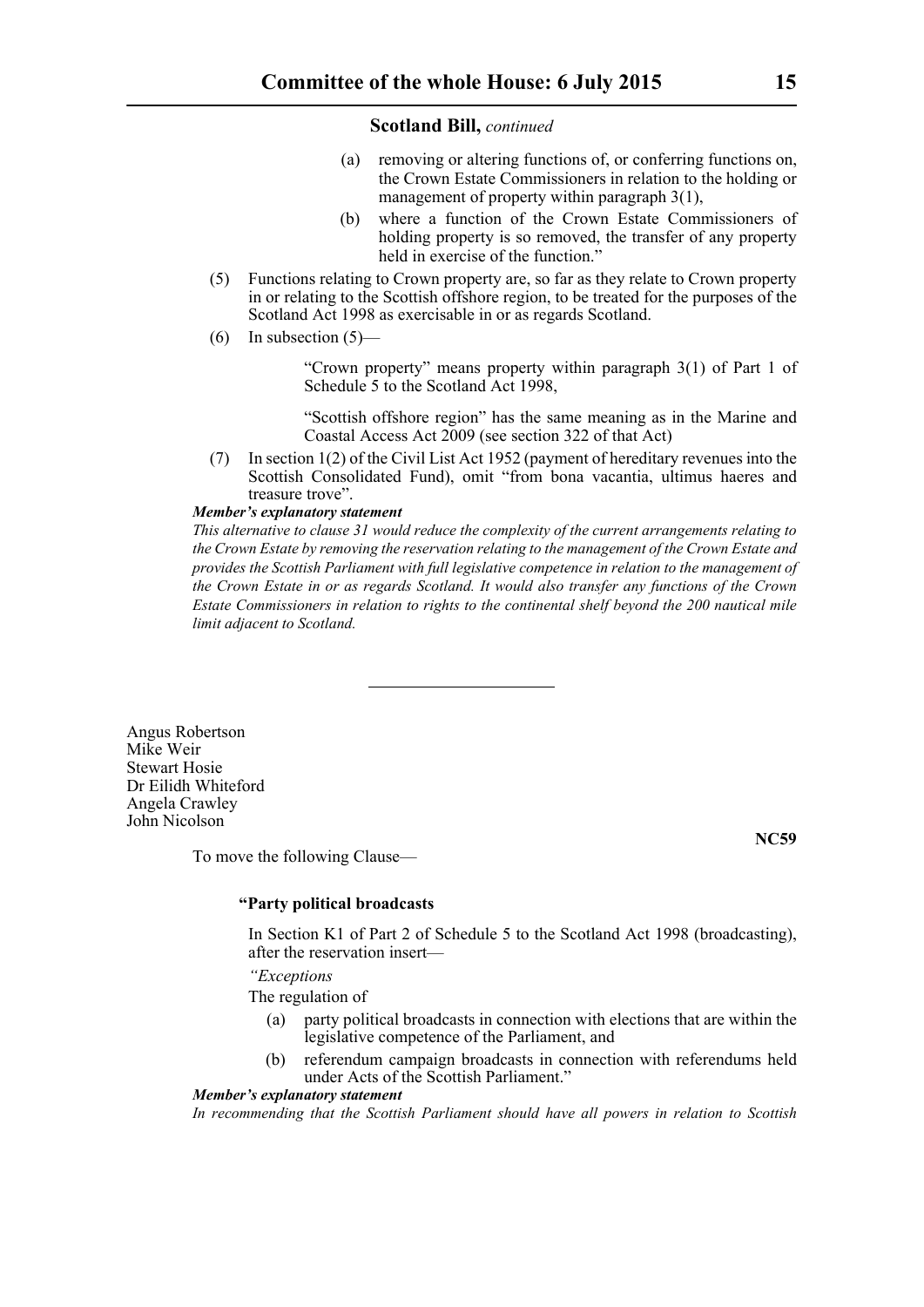*Parliament and local government elections, the Smith Commission stated specifically that this would include party political broadcasts. This new clause delivers on that proposal.* 

Angus Robertson Mike Weir Stewart Hosie Dr Eilidh Whiteford Angela Crawley John Nicolson

**NC60**

**NC61**

To move the following Clause—

#### **"Broadcasting**

Leave out section K1 in Part 2 of Schedule 5 (Broadcasting) to the 1998 Act." *Member's explanatory statement This new clause would devolve broadcasting to the Scottish Parliament.*

Angus Robertson Mike Weir Stewart Hosie Dr Eilidh Whiteford Angela Crawley John Nicolson

To move the following Clause—

#### **"Levies in respect of agriculture, taking wild game, aquaculture and fisheries etc.**

- (1) In Part 2 of Schedule 5 to the Scotland Act 1998, Section A1 is amended as follows.
- (2) In the Exceptions, after the exception for devolved taxes insert—

 "Levies in respect of agriculture, taking wild game, aquaculture and fisheries (including sea fisheries) or a related activity: their collection and management."

(3) After the Exceptions insert—

 *"Interpretation*

 "agriculture" includes horticulture, fruit growing, seed growing, dairy farming and livestock breeding and keeping, and the use of land as grazing land, meadow land, osier land, market gardens and nursery grounds.

 "aquaculture" includes the breeding, rearing or cultivation of fish (of any kind), seafood or aquatic organisms.

 "related activity" means the production, processing, manufacture, marketing or distribution of—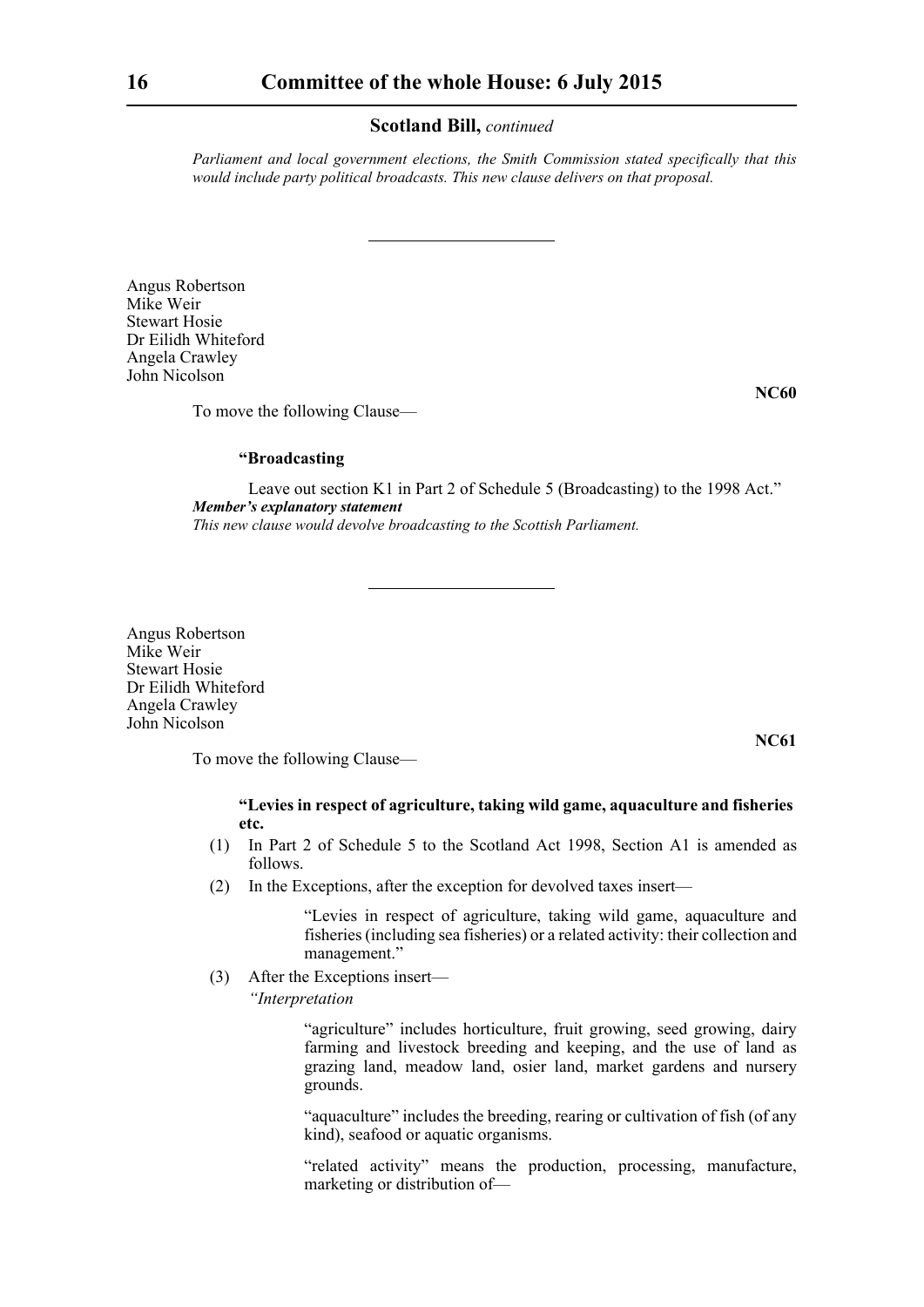- (a) anything (including any creature alive or dead) produced or taken in the course of agriculture, taking wild game or aquaculture, or caught (by any means) in a fishery,
- (b) any product which is derived to any substantial extent from anything so produced or caught.""

# *Member's explanatory statement*

*This new Clause would give the Scottish Parliament general legislative competence in respect of agricultural, aquacultural and fisheries levies.*

Ian Murray Wayne David

To move the following Clause—

# **"Enforcement of Part 1 of Equality Act 2006**

In the Exceptions under Section L.2 of Part 2 of Schedule 5 to the 1998 Act, insert—

The enforcement of Part 1 of the Equality Act 2006."

Sir Edward Leigh

To move the following Clause—

# **"Health and Medicines**

In Part 2 of Schedule 5 to the 1998 Act, leave out "Head J (Health and Medicine)""

# *Member's explanatory statement*

*The Amendment would remove health and medicine, including abortion, xenotransplantation, embryology, surrogacy, genetics, medical supplies, poisons and welfare foods from the list of matters reserved to the UK Parliament, allowing the Scottish Parliament to make separate provision in these matters for Scotland.*

**NC66**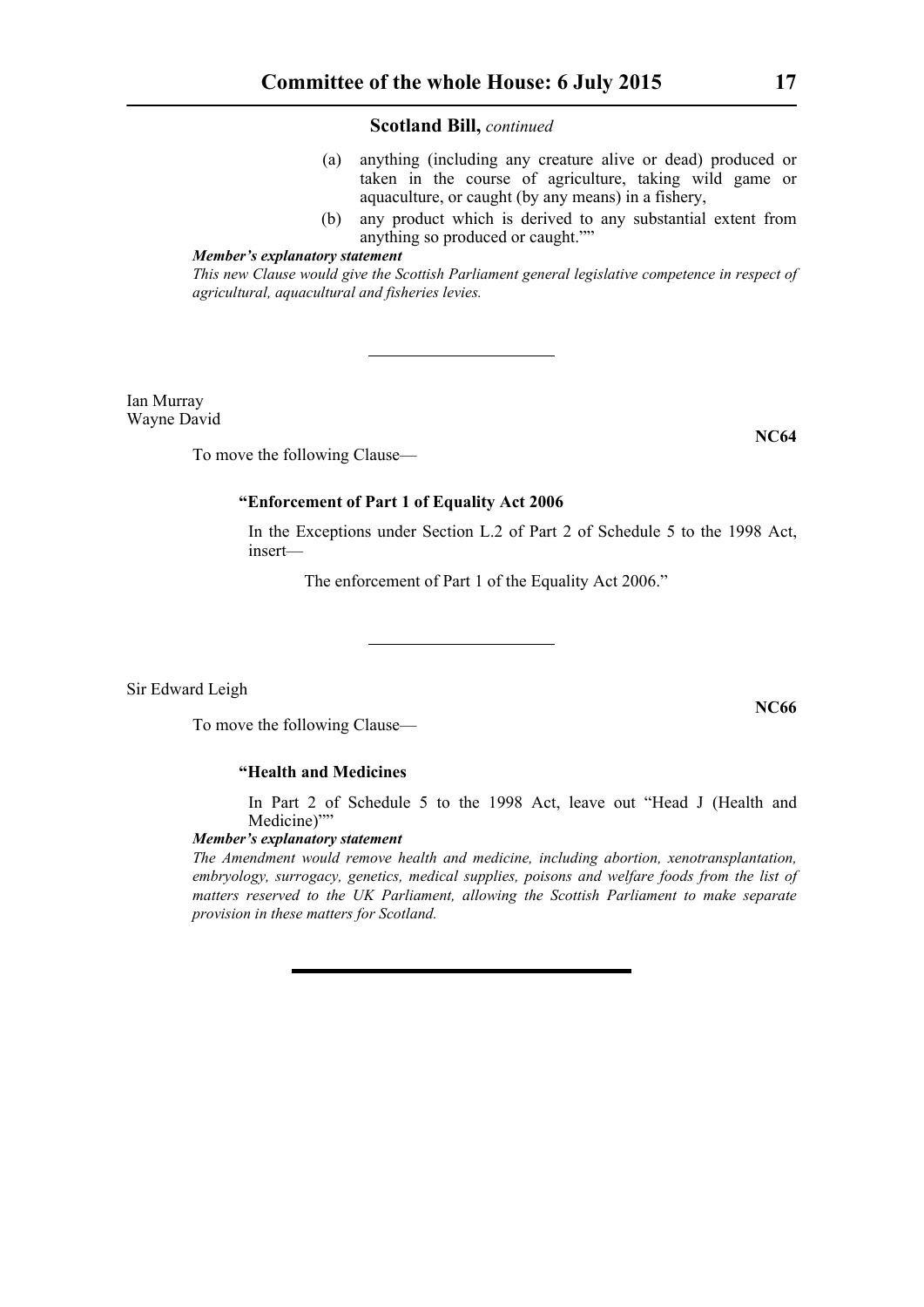*CLAUSES 46 TO 55, NEW CLAUSES RELATING TO PART 5, NEW SCHEDULES RELATING TO PART 5, CLAUSES 56 TO 58, NEW CLAUSES RELATING TO PART 6, NEW SCHEDULES RELATING TO PART 6, CLAUSES 59 TO 64, NEW CLAUSES RELATING TO PART 7, NEW SCHEDULES RELATING TO PART 7, REMAINING PROCEEDINGS ON THE BILL*

#### Ian Murray

Clause **49**, page **49**, line **6**, after "operator" insert "or not for profit operator"

Ian Murray

Clause **49**, page **49**, line **8**, leave out "does not" and insert "may"

Angus Robertson Mike Weir Stewart Hosie Dr Eilidh Whiteford Angela Crawley John Nicolson

**149**

**150**

**157**

**158**

Clause **50**, page **49**, leave out from beginning of line 32 to line 50 on page 50 and insert—

- "(4) The Scottish Ministers may not make regulations under section 9 unless they have consulted the Secretary of State about the proposed regulations.
- (5) Subsection (1) does not prevent the Secretary of State making a support scheme in relation to Scotland under section 9, or varying or revoking regulations made by the Scottish Ministers under that section with the agreement of the Scottish Ministers"

#### *Member's explanatory statement*

*This amendment would remove the requirement in Clause 50 for the agreement of the Secretary of State as a pre-requisite to the exercise of certain powers by the Scottish Minister. It includes a requirement for the agreement of Scottish Ministers before the Secretary of State may vary or revoke instruments made by the Scottish Ministers.*

Angus Robertson Mike Weir Stewart Hosie Dr Eilidh Whiteford Angela Crawley John Nicolson

> Clause **51**, page **52**, leave out from beginning of line 10 to end of line 3 on page 53 and insert—

- "(5) The Scottish Ministers may not make an order under section 33BC unless they have consulted the Secretary of State about the proposed order.
- (6) The power of the Secretary of State to make an order under section 33BC is exercisable so as to make any provision that may be made by the Scottish Ministers under that section, or vary or revoke an order made by the Scottish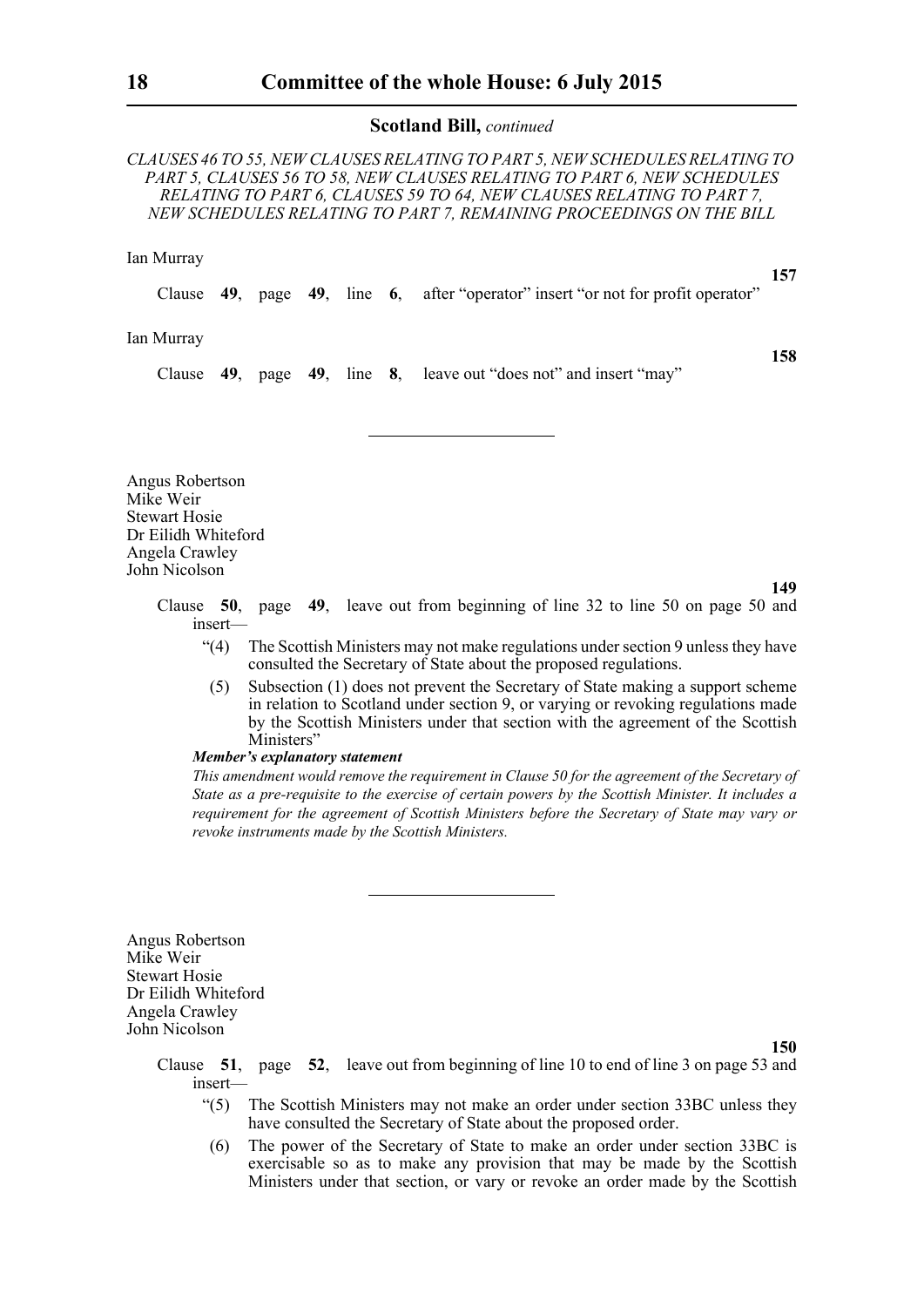Ministers under that section, but only with the agreement of the Scottish Ministers."

# *Member's explanatory statement*

*This amendment would remove the requirement in Clause 51 for the agreement of the Secretary of State as a pre-requisite to the exercise of certain powers by the Scottish Minister. It includes a requirement for the agreement of Scottish Ministers before the Secretary of State may vary or revoke instruments made by the Scottish Ministers.*

Angus Robertson Mike Weir Stewart Hosie Dr Eilidh Whiteford Angela Crawley John Nicolson

**151**

Clause **51**, page **53**, leave out from beginning of line 45 to end of line 37 on page 54 and insert—

- "(5) The Scottish Ministers may not make an order under section 33BD unless they have consulted the Secretary of State about the proposed order
- (6) The power of the Secretary of State to make an order under section 33BD is exercisable so as to make any provision that may be made by the Scottish Ministers under that section, or vary or revoke an order made by the Scottish Ministers under that section, but only with the agreement of the Scottish Ministers.'

#### *Member's explanatory statement*

*This amendment would remove the requirement in Clause 51 for the agreement of the Secretary of State as a pre-requisite to the exercise of certain powers by the Scottish Minister. It includes a requirement for the agreement of Scottish Ministers before the Secretary of State may vary or revoke instruments made by the Scottish Ministers.*

Angus Robertson Mike Weir Stewart Hosie Dr Eilidh Whiteford Angela Crawley John Nicolson

**152**

- Clause **51**, page **55**, leave out from beginning of line 28 to end of line 21 on page 56 and insert—
	- "(5) The Scottish Ministers may not make an order under section 41A unless they have consulted the Secretary of State about the proposed order.
	- (6) The power of the Secretary of State to make an order under section 41A is exercisable so as to make any provision that may be made by the Scottish Ministers under that section, or vary or revoke an order made by the Scottish Ministers under that section, but only with the agreement of the Scottish Ministers."

#### *Member's explanatory statement*

*This amendment would remove the requirement in Clause 51 for the agreement of the Secretary of State as a pre-requisite to the exercise of certain powers by the Scottish Minister. It includes a requirement for the agreement of Scottish Ministers before the Secretary of State may vary or revoke instruments made by the Scottish Ministers.*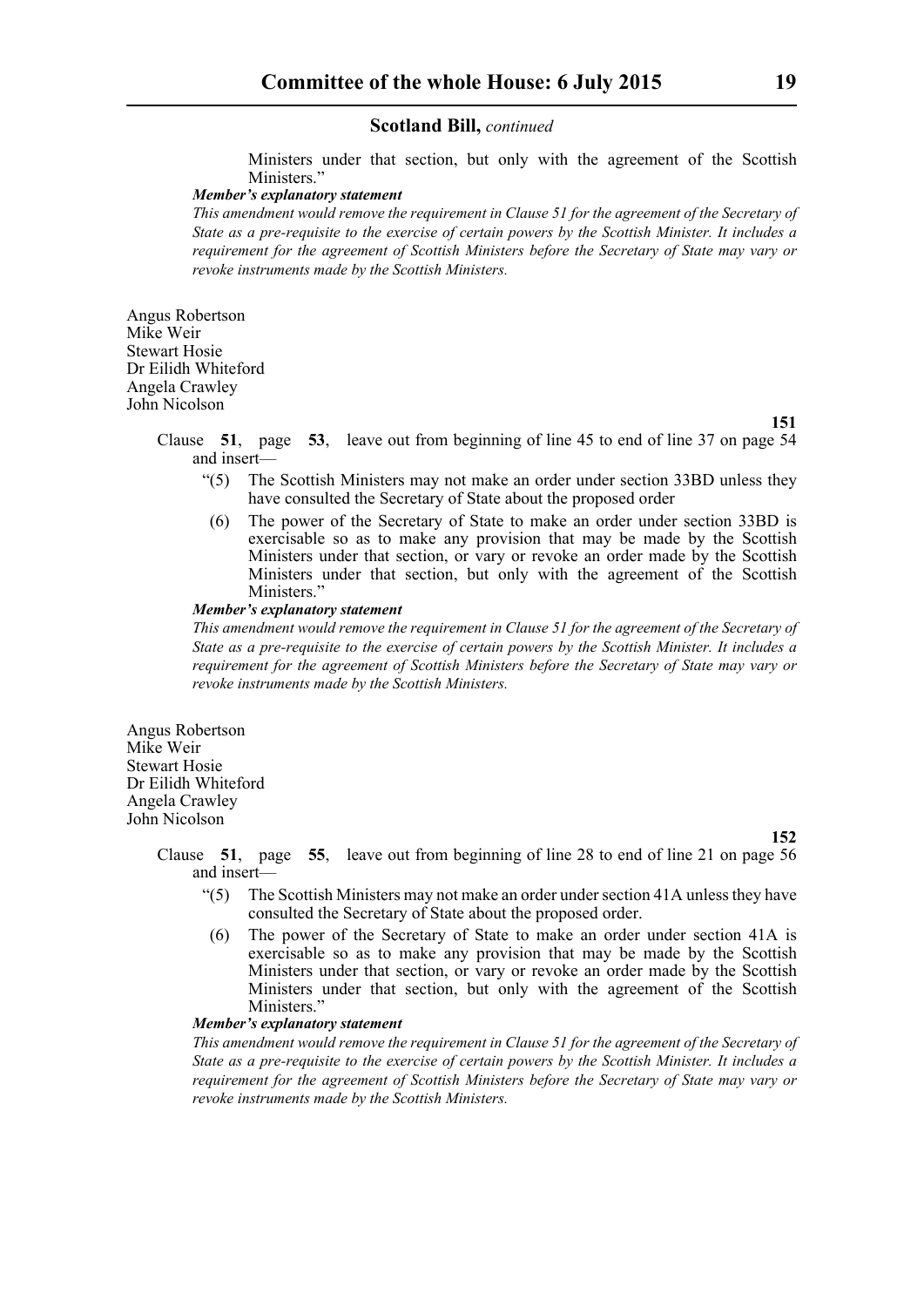Angus Robertson Mike Weir Stewart Hosie Dr Eilidh Whiteford Angela Crawley John Nicolson

**153**

Clause **51**, page **57**, leave out from beginning of line 15 to end of line 7 on page 58 and insert—

- "(5) The Scottish Ministers may not make an order under section 41B unless they have consulted the Secretary of State about the proposed order.
- (6) The power of the Secretary of State to make an order under section 41B is exercisable so as to make any provision that may be made by the Scottish Ministers under that section, or vary or revoke an order made by the Scottish Ministers under that section, but only with the agreement of the Scottish Ministers."

#### *Member's explanatory statement*

*This amendment would remove the requirement in Clause 51 for the agreement of the Secretary of State as a pre-requisite to the exercise of certain powers by the Scottish Minister. It includes a requirement for the agreement of Scottish Ministers before the Secretary of State may vary or revoke instruments made by the Scottish Ministers.*

Angus Robertson Mike Weir Stewart Hosie Dr Eilidh Whiteford Angela Crawley John Nicolson

> Clause **53**, page **60**, leave out lines 9 to 17. *Member's explanatory statement*

*This amendment removes restrictions on the consultation process with the Scottish Government and Scottish Parliament in relation to renewables incentive schemes.*

Angus Robertson Mike Weir Stewart Hosie Dr Eilidh Whiteford Angela Crawley John Nicolson

Clause **55**, page **63**, line **18**, at end insert—

"( ) the Scottish Ministers,"

*Member's explanatory statement* 

*Clause 55 as currently drafted would allow Scottish Ministers to make a reference to the Competition and Markets Authority only in the most exceptional circumstances. This amendment*

**154**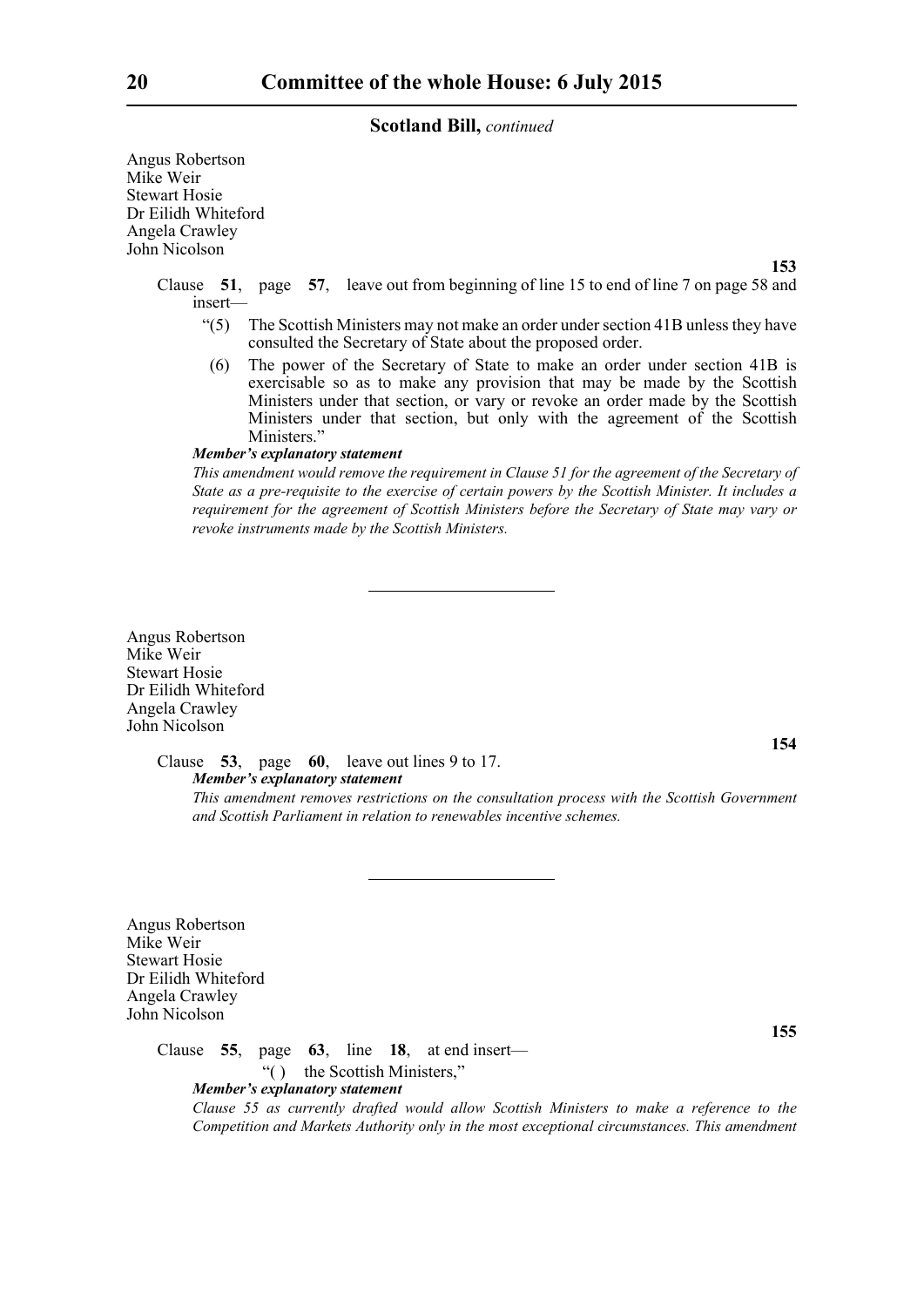*would enable Scottish Ministers to make a reference without the involvement of the Secretary of State.*

Mr Graham Allen

To move the following Clause—

#### **"Local authority's power of general competence**

- (1) A local authority has power to do anything that individuals generally may do.
- (2) Subsection (1) applies to things that an individual may do even though they are in nature, extent or otherwise—
	- (a) unlike anything the authority may do apart from subsection (1), or
	- (b) unlike anything that other public bodies may do.
- (3) In this section "individual" means an individual with full capacity.
- (4) Where subsection (1) confers power on the authority to do something, it confers power (subject to sections (*Boundaries of the general power*) to (*Limits on doing things for commercial purposes in exercise of general power*) to do it in any way whatever, including—
	- (a) power to do it anywhere in the United Kingdom or elsewhere,
	- (b) power to do it for a commercial purpose or otherwise for a charge, or without charge, and
	- (c) power to do it for, or otherwise than for, the benefit of the authority, its area or persons resident or present in its area.
- (5) The generality of the power conferred by subsection (1) ("the general power") is not limited by the existence of any other power of the authority which (to any extent) overlaps the general power.
- (6) Any such other power is not limited by the existence of the general power (but see section (*Powers to make supplemental provision*)(2))."

#### *Member's explanatory statement*

*This series of new Clauses seeks to introduce a general power of competence for Scottish local authorities, putting it beyond doubt that they may do anything that is not expressly prohibited by law. It seeks to go further than the power of wellbeing already afforded to Scottish local authorities. The proposals seek to give councils the capacity to do anything that an individual can do. Therefore, this would not enable a local authority to introduce a tax or wage war, but it would ensure that local government has the ability to use the power of general competence in the most sensible and constructive way for the benefit of the people and communities whom they serve.*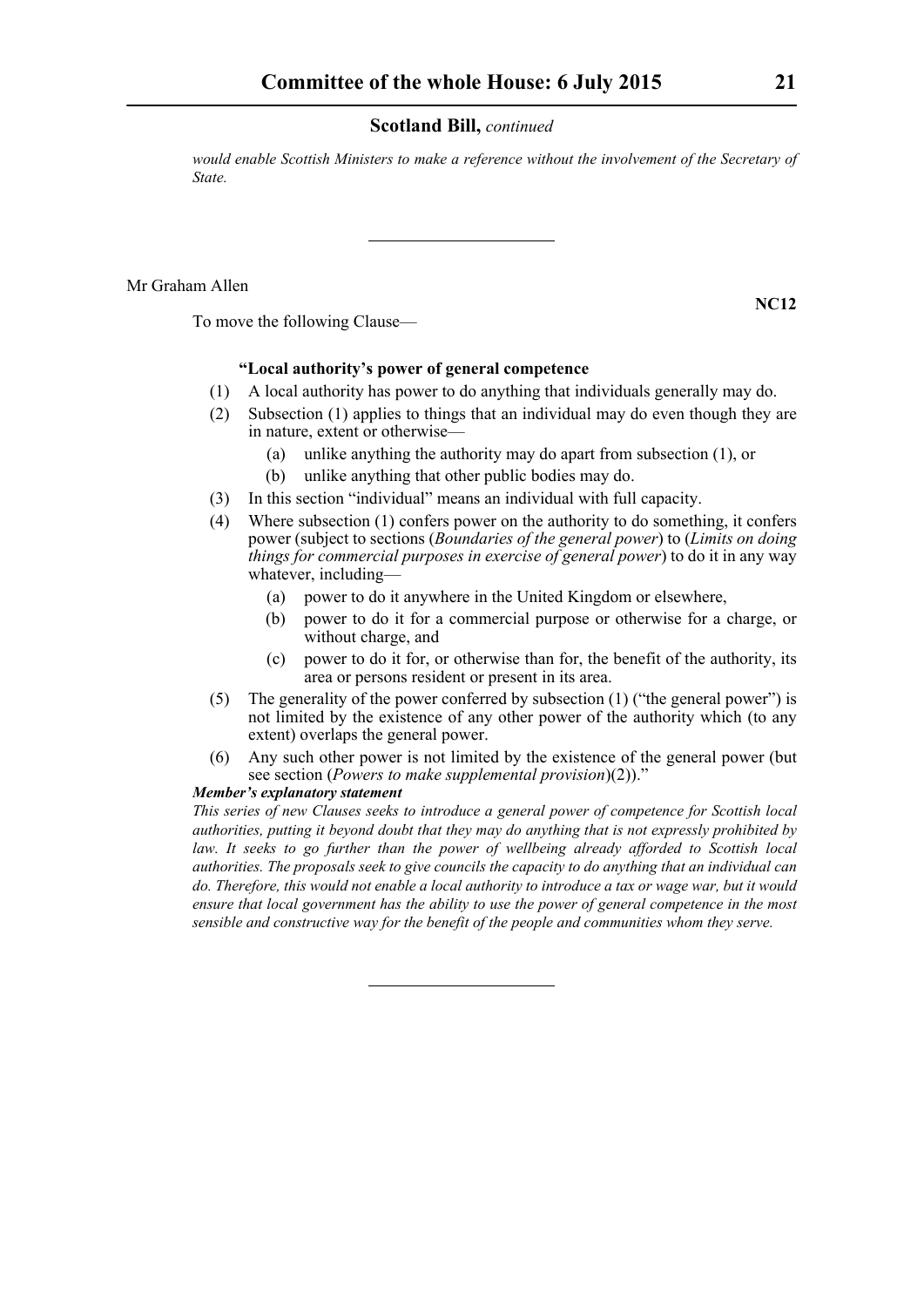Mr Graham Allen

To move the following Clause—

#### **"Boundaries of the general power**

- (1) If exercise of a pre-commencement power of a local authority is subject to restrictions, those restrictions apply also to exercise of the general power so far as it is overlapped by the pre-commencement power.
- (2) The general power does not enable a local authority to do—
	- (a) anything which the authority is unable to do by virtue of a precommencement limitation, or
	- (b) anything which the authority is unable to do by virtue of a postcommencement limitation which is expressed to apply—
		- (i) to the general power,
		- (ii) to all of the authority's powers, or
		- (iii) to all of the authority's powers but with exceptions that do not include the general power.
- (3) The general power does not confer power to make or alter—
	- (a) arrangements of a kind which may be made under sections 56 (*arrangements for discharge of authority's functions by committees, joint committees, officers etc.*) or 62B (*establishment of joint boards*) of the Local Government (Scotland) Act 1973,
	- (b) any other arrangements that authorise a person to exercise a function of a local authority.
- (4) In this section—
	- "post-commencement limitation" means a prohibition, restriction or other limitation expressly imposed by a statutory provision that—
	- (a) is contained in an Act passed after the day on which this Act is passed or
	- (b) is contained in an instrument made under an Act and comes into force on or after the commencement of section (*Local authority's general power of competence*),

"pre-commencement limitation" means a prohibition, restriction or other limitation expressly imposed by a statutory provision that—

- (a) is contained in this Act, or in any other Act passed no later than the day on which this Act is passed, or
- (b) is contained in an instrument made under an Act and comes into force before the commencement of section (*Local authority's general power of competence*),
	- "pre-commencement power" means power conferred by a statutory provision that—
- (a) is contained in this Act, or in any other Act passed no later than the day on which this Act is passed, or
- (b) is contained in an instrument made under an Act and comes into force before the commencement of section (*Local authority's general power of competence*).'

*Member's explanatory statement* 

*This new Clause is linked to the new Clause on a local authority power of general competence (NC12).*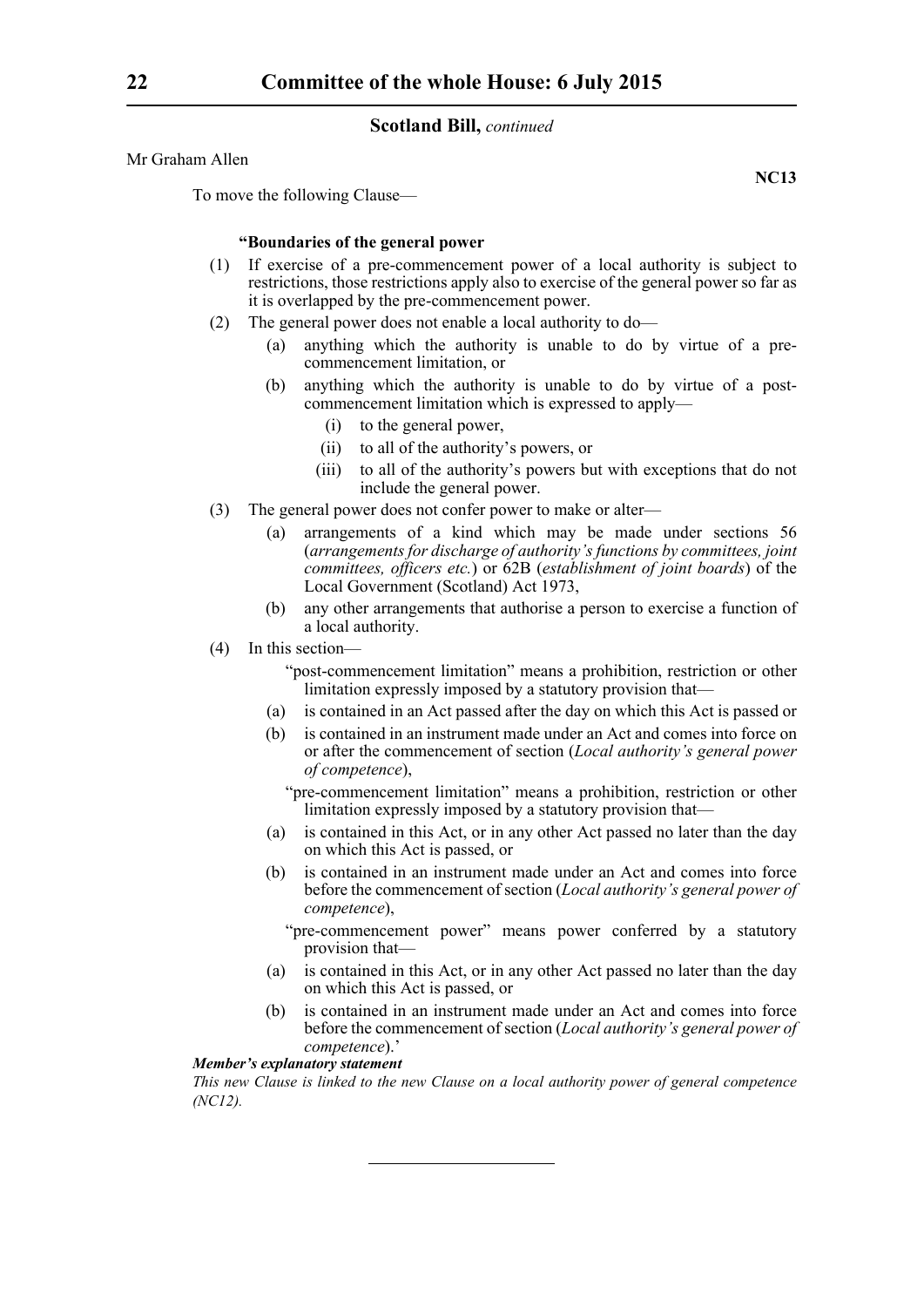Mr Graham Allen

To move the following Clause—

#### **"Limits on charging in exercise of general power**

- (1) Subsection (2) applies where—
	- (a) a local authority provides a service to a person otherwise than for a commercial purpose, and
	- (b) its providing the service to the person is done, or could be done, in exercise of the general power.
- (2) The general power confers power to charge the person for providing the service to the person only if—
	- (a) the service is not one that a statutory provision requires the authority to provide to the person,
	- (b) the person has agreed to its being provided, and
	- (c) ignoring this section and section 1 of the Local Authorities (Goods and Services) Act 1970 (*supply of goods and services by local authorities*), the authority does not have power to charge for providing the service.
- (3) The general power is subject to a duty to secure that, taking one financial year with another, the income from charges allowed by subsection (2) does not exceed the costs of provision.
- (4) The duty under subsection (3) applies separately in relation to each kind of service."

# *Member's explanatory statement*

*This new Clause is linked to the new Clause on a local authority power of general competence (NC12).*

#### Mr Graham Allen

To move the following Clause—

# **"Limits on doing things for commercial purpose in exercise of general power**

- (1) The general power confers power on a local authority to do things for a commercial purpose only if they are things which the authority may, in exercise of the general power, do otherwise than for a commercial purpose.
- (2) Where, in exercise of the general power, a local authority does things for a commercial purpose, the authority must do them through a company.
- (3) A local authority may not, in exercise of the general power, do things for a commercial purpose in relation to a person if a statutory provision requires the authority to do those things in relation to the person.
- (4) In this section "company" means—
	- (a) a company within the meaning given by section 1(1) of the Companies Act  $2006$ , or
	- (b) a registered society within the meaning the Co-operative and Community Benefit Societies Act 2014 or a society registered or deemed to be

**NC14**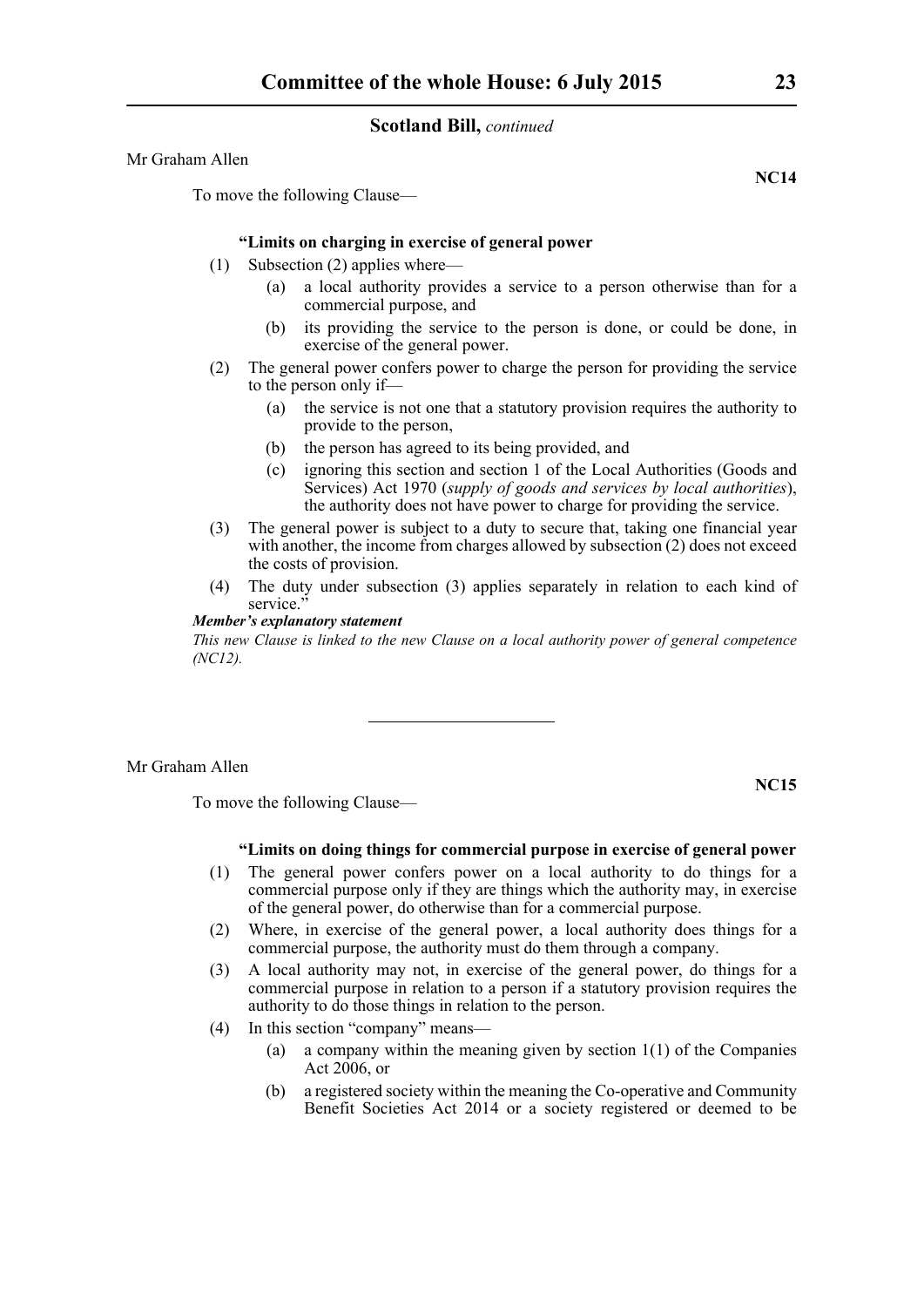registered under the Industrial and Provident Societies Act (Northern Ireland) 1969."

*Member's explanatory statement* 

*This new Clause is linked to the new Clause on a local authority power of general competence (NC12).*

#### Mr Graham Allen

To move the following Clause—

# **"Powers to make supplemental provision**

- (1) If the Scottish Ministers think that a statutory provision (whenever passed or made) prevents or restricts local authorities from exercising the general power, the Scottish Ministers may by regulations amend, repeal, revoke or disapply that provision.
- (2) If the Scottish Ministers think that the general power is overlapped (to any extent) by another power then, for the purpose of removing or reducing that overlap, the Scottish Minister may by regulations amend, repeal, revoke or disapply any statutory provision (whenever passed or made).
- (3) The Scottish Ministers may by regulations make provision preventing local authorities from doing, in exercise of the general power, anything which is specified, or is of a description specified, in the regulations.
- (4) The Scottish Ministers may by regulations provide for the exercise of the general power by local authorities to be subject to conditions, whether generally or in relation to doing anything specified, or of a description specified, in the regulations.
- (5) The power under subsection (1), (2), (3) or (4) may be exercised in relation to—
	- (a) all local authorities,
	- (b) particular local authorities, or
	- (c) particular descriptions of local authority.
- (6) The power under subsection (1) or (2) to amend or disapply a statutory provision includes power to amend or disapply a statutory provision for a particular period.
- (7) Before making regulations under subsection (1), (2), (3) or (4) the Scottish Ministers must consult—
	- (a) such local authorities,
	- (b) such representatives of local government, and
	- (c) such other persons (if any),

as the Scottish Ministers consider appropriate."

#### *Member's explanatory statement*

*This new Clause is linked to the new Clause on a local authority power of general competence (NC12).*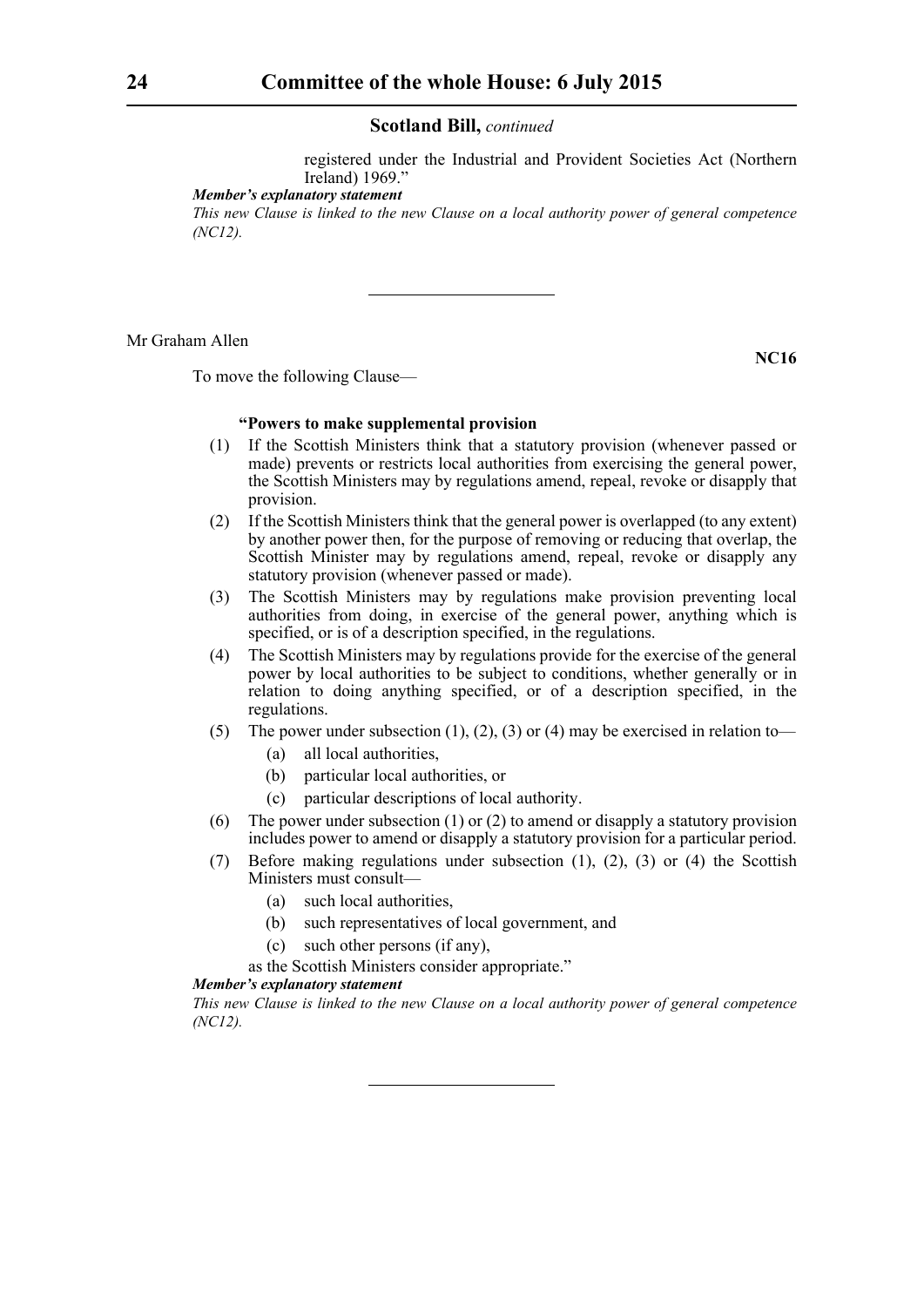Mr Graham Allen

**NC17**

To move the following Clause—

#### **"Limits on power under section (***Powers to make supplemental provision***)(1)**

- (1) The Scottish Ministers may not make provision under section (*Powers to make supplemental provision*)(1) unless the Scottish Ministers consider that the conditions in subsection (2), where relevant, are satisfied in relation to that provision.
- (2) Those conditions are that—
	- (a) the effect of the provision is proportionate to the policy objective intended to be secured by the provision,
	- (b) the provision, taken as a whole, strikes a fair balance between the public interest and the interests of any person adversely affected by it,
	- (c) the provision does not remove any necessary protection,
	- (d) the provision does not prevent any person from continuing to exercise any right or freedom which that person might reasonably expect to continue to exercise,
	- (e) the provision is not of constitutional significance.
- (3) Regulations under section (*Powers to make supplemental provision*)(1) may not make provision for the delegation or transfer of any function of legislating.
- (4) For the purposes of subsection (3) a function of legislating is a function of legislating by order, rules, regulations or other subordinate instrument.
- (5) Regulations under section (*Powers to make supplemental provision*)(1) may not make provision to abolish or vary any tax."

#### *Member's explanatory statement*

*This new Clause is linked to the new Clause on a local authority power of general competence (NC12).*

Mr Graham Allen

To move the following Clause—

**NC18**

# **"Procedure for regulations under section (***Powers to make supplemental provision***)**

- (1) If, as a result of any consultation required by section (*Powers to make supplemental provision*)(7) with respect to proposed regulations under section (*Powers to make supplemental provision*)(1), it appears to the Scottish Ministers that it is appropriate to change the whole or any part of the Scottish Ministers' proposals, the Scottish Ministers must undertake such further consultation with respect to the changes as the Scottish Ministers consider appropriate.
- (2) If, after the conclusion of the consultation required by section (*Powers to make supplemental provision*)(7) and subsection (1), the Scottish Ministers consider it appropriate to proceed with the making of regulations under section (*Powers to make supplemental provision*)(1), the Scottish Ministers must, when laying a draft of the regulations, also lay before the Scottish Parliament an explanatory document explaining the proposals and giving details of—
	- (a) the Scottish Ministers' reasons for considering that the conditions in section (*Limits on power under section (Powers to make supplemental*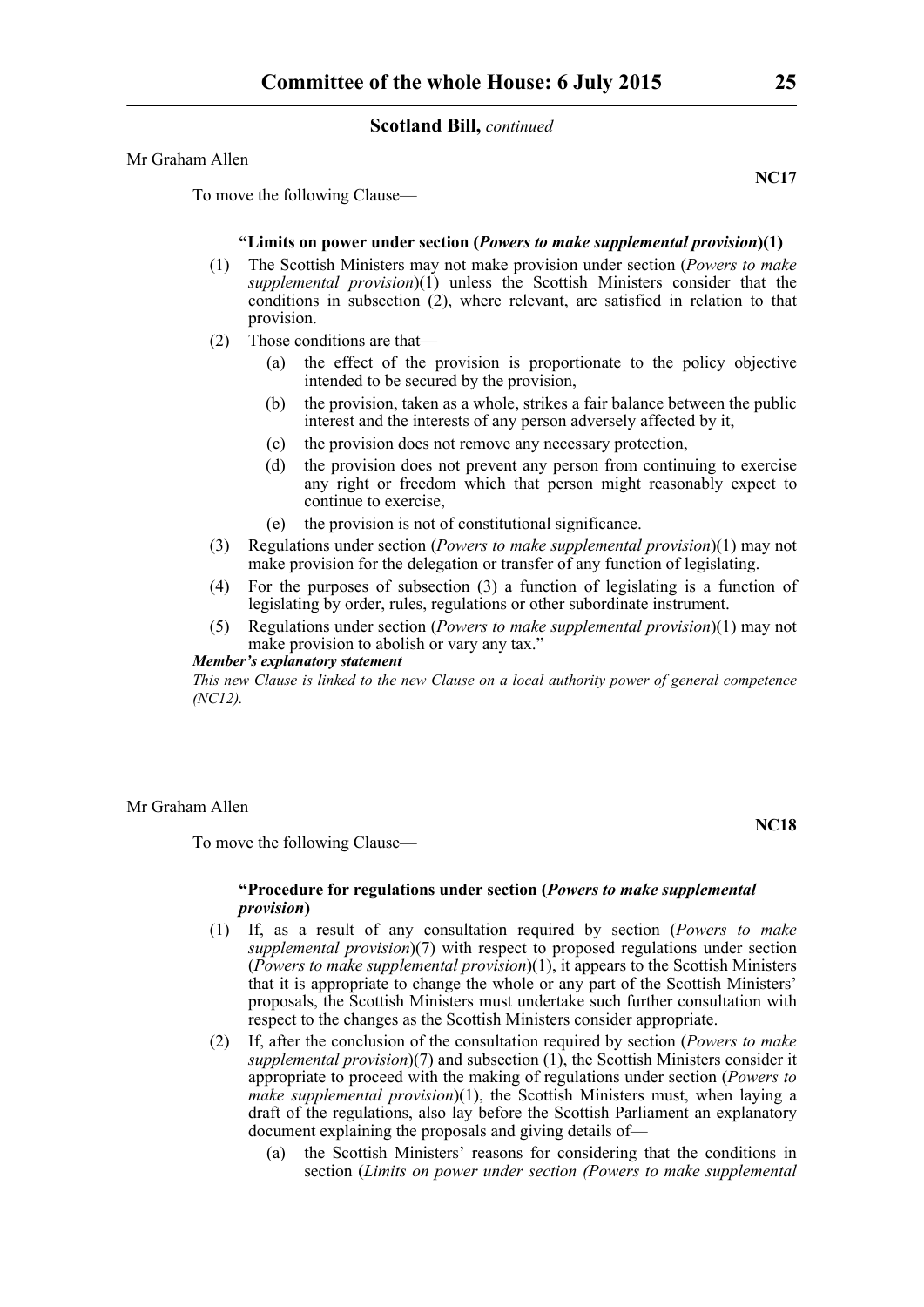*provision)(1)*)(2), where relevant, are satisfied in relation to the proposals,

- (b) any consultation undertaken under section (*Powers to make supplemental provision*)(7) and subsection (1),
- (c) any representations received as a result of the consultation, and
- (d) the changes (if any) made as a result of those representations.
- (3) If provision under section (*Powers to make supplemental provision*)(2) is included in draft regulations under section (*Powers to make supplemental provision*)(1) laid in the circumstances described in subsection (2), the explanatory document laid with the draft regulations must also explain the proposals under section (*Powers to make supplemental provision*)(2) and give details of any consultation undertaken under section (*Powers to make supplemental provision*)(7) with respect to those proposals.
- (4) Section (*Powers to make supplemental provision*)(7) does not apply to regulations under section (*Powers to make supplemental provision*)(3) or (4) which are made only for the purpose of amending earlier such regulations—
	- (a) so as to extend the earlier regulations, or any provision of the earlier regulations, to a particular authority or to authorities of a particular description, or
	- (b) so that the earlier regulations, or any provision of the earlier regulations, ceases to apply to a particular authority or to authorities of a particular description.

#### *Member's explanatory statement*

*This new Clause is linked to the new Clause on a local authority power of general competence (NC12).*

Mr Graham Allen

**NC19**

To move the following Clause—

#### **"Local authority's general power of competence: interpretation**

# In this Part—

- "the general power" means the power conferred by section (*Local authority's general power of competence*)(1),
- "statutory provision" means a provision of an Act or of an instrument made under an Act."

#### *Member's explanatory statement*

*This new Clause is linked to the new Clause on a local authority power of general competence (NC12).*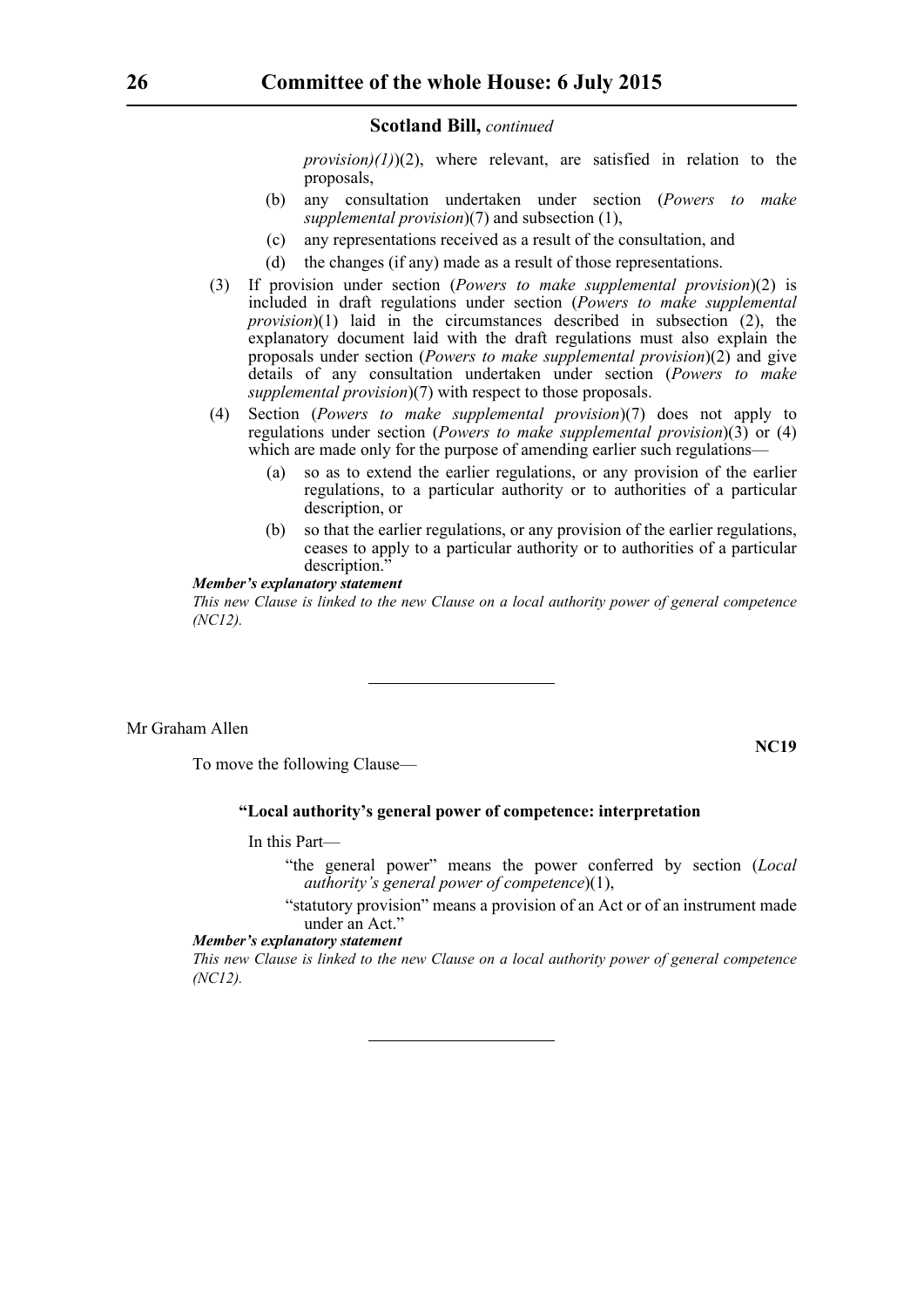Mr Graham Allen

To move the following Clause—

#### **"Competences of local government in Scotland**

- (1) The First Minster must, after consultation with representatives from local government in Scotland, publish a list of competences of local government in Scotland.
- (2) After the list has been published, the First Minster may not publish any amended list of competences of local government in Scotland without first obtaining approval of the revised list consent from
	- (a) the Scottish Parliament, with two-thirds of its membership voting in favour of the amended list, and
	- (b) the Convention of Scottish Local Authorities."

# *Member's explanatory statement*

*This new clause entrenches the independence of local government in Scotland from interference by national government in Scotland.*

Mr Graham Allen

To move the following Clause—

#### **"Subsidiarity**

That Subsidiarity as defined by the Maastricht Treaty 1992 Article 5(3) shall apply to the functions of national and local government in Scotland."

#### *Member's explanatory statement*

*This extends protection of Scottish Local Government's independence by protecting its subsidiarity behind a European Treaty applicable to the United Kingdom.*

Ian Murray Wayne David

To move the following Clause—

#### **"Scottish Government review of measures taken to promote gender equality in Scottish Parliament**

Scottish Ministers shall, within six months of the day on which this Act is passed, publish and lay before the Scottish Parliament a comprehensive review of the measures which the Scottish Government is taking to further and to promote gender equality in the membership of the Scottish Parliament and on the boards of Scottish public authorities."

#### *Member's explanatory statement*

*This New Clause requires Scottish Ministers to publish a review of the measures they are taking*

**NC29**

**NC41**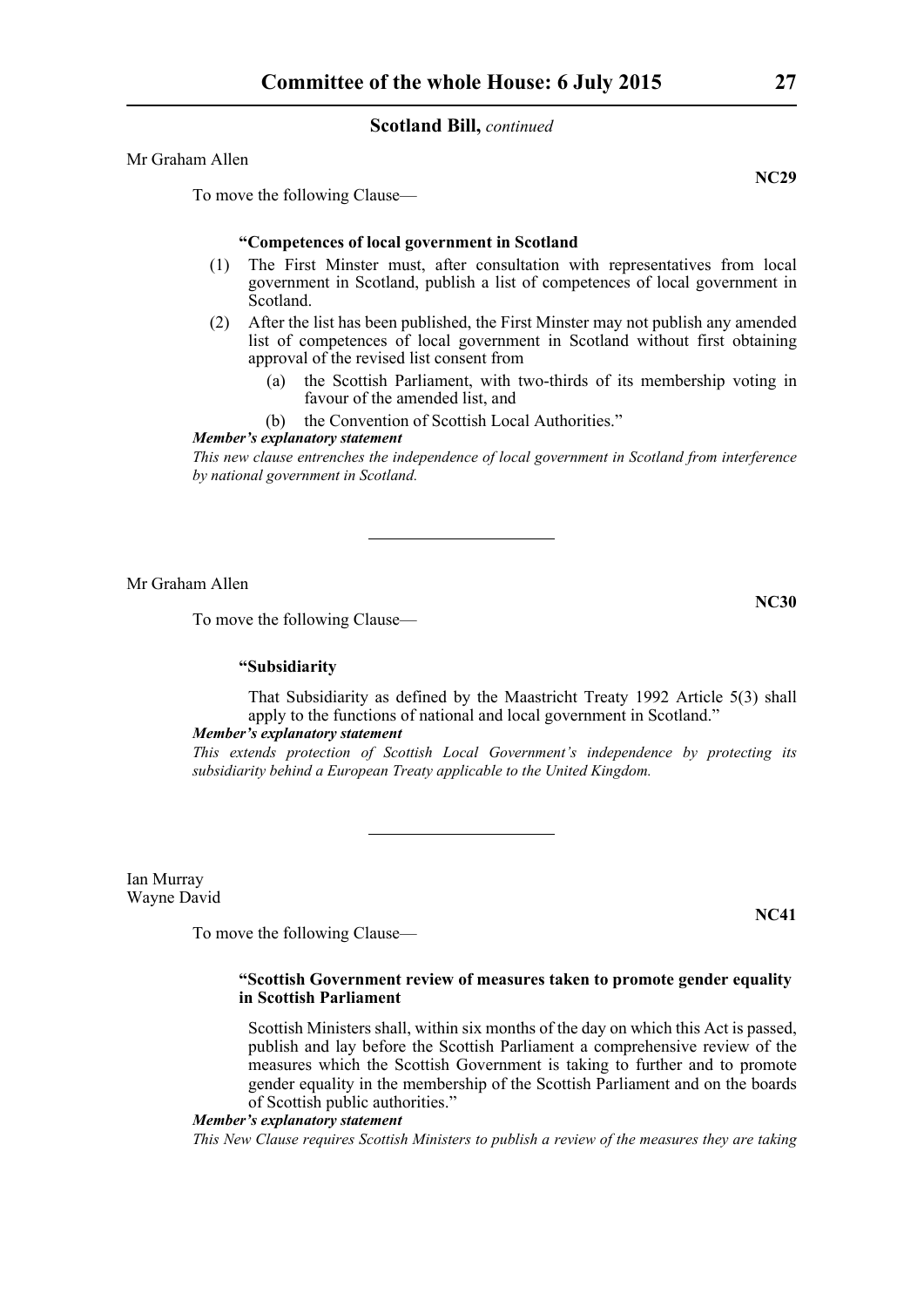*to promote gender equality among members of the Scottish Parliament and on boards of Scottish public authorities.*

Mr Graham Allen

To move the following Clause—

#### **"Commission on social and economic rights**

- (1) The Secretary of State shall appoint a commission on social and economic rights.
- (2) The Secretary of State shall invite the Presiding Officers or Speakers of the House of Commons, House of Lords, National Assembly of Wales, Northern Ireland Assembly and the Scottish Parliament each to nominate no more than three persons to the commission on social and economic rights.
- (3) The commission on social and economic rights must report on—
	- (a) the practicality of making the Scottish Parliament and Scottish Government subject to the rights contained in the International Covenant on Economic, Social and Cultural Rights; and
	- (b) the consequences of Scottish devolution for the attainment of economic and social rights throughout the United Kingdom.
- (4) The Secretary of State may by regulations determine the role, composition, organisation and powers of the commission on social and economic rights."

# *Member's explanatory statement*

*The purpose of this New Clause is to create a commission to consider whether economic and social rights could be made justiciable in Scotland, and the prospects for achieving fuller attainment of economic and social rights throughout the United Kingdom.* 

Mr Graham Allen

To move the following Clause—

**NC52**

#### **"Office of Wellbeing**

- (1) Scottish Ministers shall appoint an independent Office of Wellbeing to monitor and report on the wellbeing impacts of fiscal and macro-economic policy in Scotland, with a particular focus on inequalities of wellbeing.
- (2) The First Minster must publish at least once a year a wellbeing statement setting out the relevant social, economic and environmental policies of Scottish Ministers and their intended effects on the wellbeing of the people of Scotland.
- (3) The Office of Wellbeing may commission independent research.
- (4) The Office of Wellbeing must report at least once a year on progress being made against the wellbeing statement made by the First Minister and may report from time to time on any other relevant matter.

(5) The costs of the Office of Wellbeing shall be borne by the Scottish Parliament." *Member's explanatory statement* 

*This Clause establishes an independent Office of Wellbeing, akin to the Office for Budget Responsibility, to ensure that expert consideration is given to the interplay between the economic,*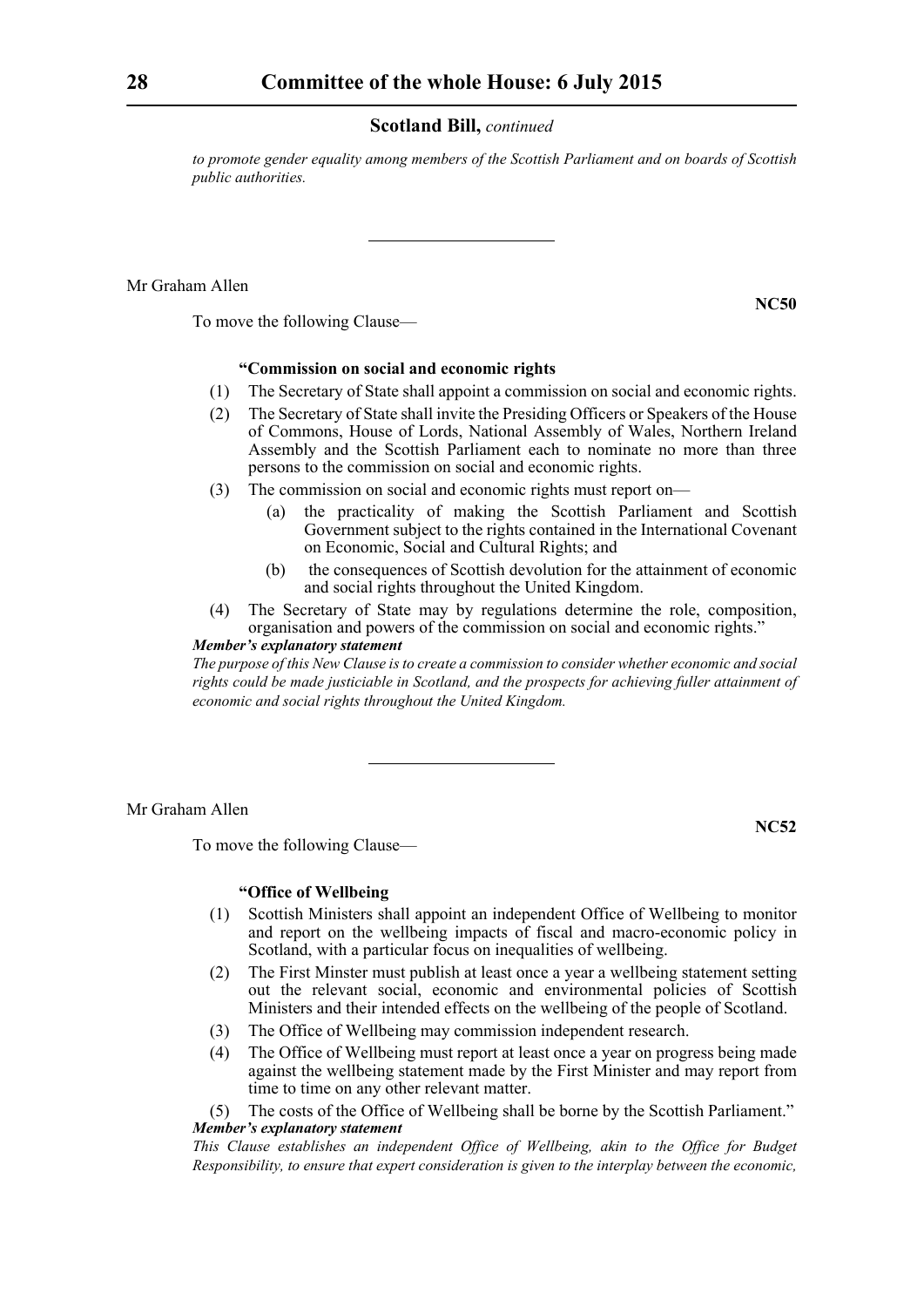*fiscal and macro-economic policies of the Scottish and United Kingdom Governments and their environmental, economic and social effects.*

Ian Murray

**NC62**

To move the following Clause—

#### **"Duty of Scottish Ministers in relation to European Charter of Local Self-Government**

- (1) Scottish Ministers must, in exercising their functions, observe and promote the principles and provisions of the European Charter of Local Self-Government.
- (2) In subsection (1) the European Charter of Local Self-Government means the Charter of the Congress of the Council of Europe signed at Strasbourg on 15 October 1985.
- (3) In particular, Scottish Ministers shall be placed under a legal duty to consider, when new legislation is introduced to the Scottish Parliament, whether that legislation introduced to the Scottish Parliament conforms to the principle of subsidiarity, as set out in the European Charter of Local Self-Government.<sup>7</sup>

*Member's explanatory statement* 

*The European Charter on Local Self-Government was specifically drafted to protect communities and citizens from centralisation that would reduce or remove these rights. This new clause seeks to place a duty on Scottish Ministers to observe and promote the EU Charter while carrying out their functions. In particular, it would impose a legal duty on Scottish Ministers to ensure that all new legislation allowed for the decentralisation of powers to local communities, in keeping with the principle of double devolution.*

Ian Murray Wayne David

**NC63**

To move the following Clause—

#### **"Assessment of the Scottish Parliament having the power to alter the National Minimum Wage in Scotland**

- (1) The Secretary of State shall instruct the Low Pay Commission to undertake and publish, within 12 months of the date on which this Act is passed, an analysis of the economic impact of the Scottish Parliament having the power to alter the United Kingdom National Minimum Wage.
- (2) The Secretary of State must require the analysis to assess the effects of the Scottish Parliament having the power to alter the United Kingdom National Minimum Wage on the Scottish and United Kingdom economies, with a specific focus on the following areas—
	- (a) the risks of establishing a two tier minimum wage across the United Kingdom, including an analysis of any possible negative impact on employment conditions for United Kingdom and Scottish workers;
	- (b) the importance of maintaining the principle of minimum standards across the UK, and the extent to which low pay issues differ in Scotland from the rest of the UK;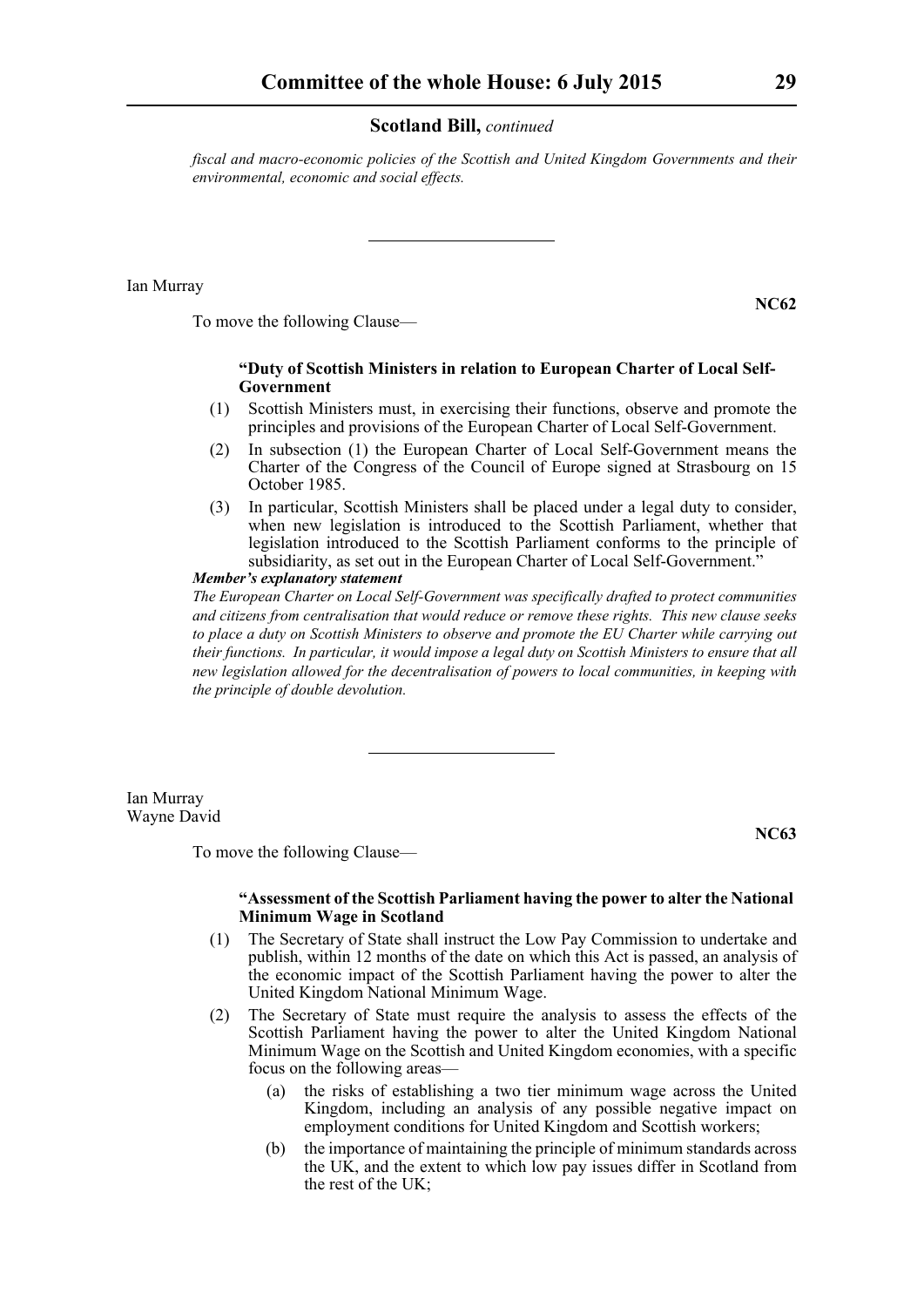- (c) the Scottish and United Kingdom labour market, in particular the effect of a different level of minimum wage in Scotland on the jobs and working hours of Scottish and United Kingdom workers;
- (d) entitlement in Scotland to both devolved and reserved welfare payments;
- (e) the possible effects on business investment in Scotland and the rest of the United Kingdom;
- (f) any other considerations that would arise from having different minimum wages in communities on either side of the border;
- (g) the institutional infrastructure required to establish, monitor and enforce it;
- (h) the implications for EU Directives on Posted and Agency Workers;
- (i) the impact on wage levels in Scotland and the United Kingdom; and
- (j) a report on how the National Minimum Wage can rise faster in Scotland and across the United Kingdom to 58% of median earnings or more than £8 per hour by 2019.""

#### *Member's explanatory statement*

*The new Clause requires the Low Pay Commission to assess the impact on the Scottish and UK economies of the Scottish Parliament having the power to establish a different rate of the National Minimum Wage (NMW) in Scotland. The analysis includes what institutional infrastructure would be required, the relationship with EU Directives, the long-term impact on wages, and ways to faster increase the NMW, whilst maintaining the principle of the UK NMW framework.*

Angus Robertson Mike Weir Stewart Hosie Dr Eilidh Whiteford Angela Crawley John Nicolson

To move the following Clause—

**NC65**

#### **"Rail Services**

"In Part 2 of Schedule 5 to the Act, in section E2, after "Exceptions" there is inserted—

"The provision of rail passenger services that are Scotland-only services (and so far as they include other services, include only cross-border services designated by the Scottish Ministers), including the power to decide who will run such services, the provisions of the Railways Act 1993 notwithstanding.""

# *Member's explanatory statement*

*This amendment would devolve rail services in Scotland giving Scottish Ministers full powers and flexibility to decide who would run such services.*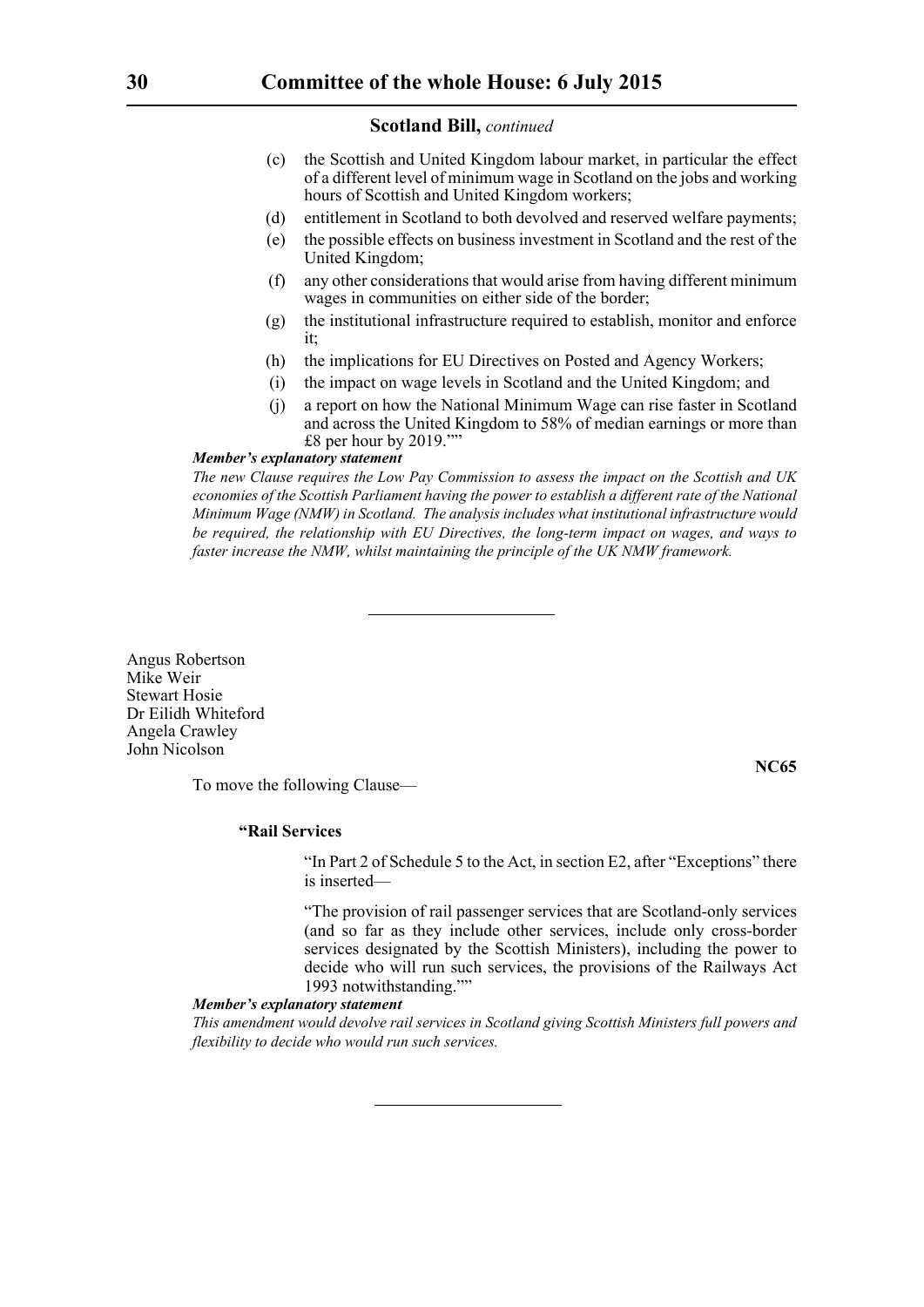Ian Murray Wayne David

> Clause **63**, page **67**, line **24**, leave out paragraph (a) *Member's explanatory statement*

*This amendment provides that section 1 will not come into force on the day on which the Act is passed, in order to link the commencement of Part 1 of the Act (Constitutional arrangements) with the work of the Constitutional Convention, outlined in New Clause NC2 which would be required to report by 31 March 2016.* 

Ian Murray Wayne David

#### Clause **63**, page **67**, line **26**, at end insert—

"(1A) Part 1 comes into force within one month of the publication of the report of the Constitutional Convention appointed under section (Constitutional Constitutional Convention appointed under section (*Constitutional* Convention)."

#### *Member's explanatory statement*

*This amendment provides that Part 1 of the Act (Constitutional arrangements) comes into force after publication of the report of the Constitutional Convention, as outlined in New Clause NC2, which would be required to report by 31 March 2016.* 

Ian Murray Wayne David

**3**

# Clause **63**, page **67**, line **30**, leave out subsection (3) and insert—

"(3) Part 2 of the Bill comes into force at the end of 2 months beginning with the publication of the report of the Independent Commission on Full Fiscal Autonomy appointed under section (*Independent Commission on Full Fiscal Autonomy*)."

#### *Member's explanatory statement*

*This amendment provides that Part 2 (Tax) will not come into force at the end of two months beginning with the day on which the Act is passed, in order to link the commencement of the tax provisions of the Act with the work of the Independent Commission on Full Fiscal Autonomy, appointed under New Clause NC1,which would be required to report by 31 March 2016.* 

# ORDER OF THE HOUSE [8 JUNE 2015]

That the following provisions shall apply to the Scotland Bill:

#### *Committal*

1. The Bill shall be committed to a Committee of the whole House.

# *Proceedings in Committee*

- 2. Proceedings in Committee of the whole House shall be completed in four days.
- 3. The proceedings shall be taken on the days shown in the first column of the following Table and in the order so shown.
- 4. The proceedings shall (so far as not previously concluded) be brought to a conclusion at the times specified in the second column of the Table.

**1**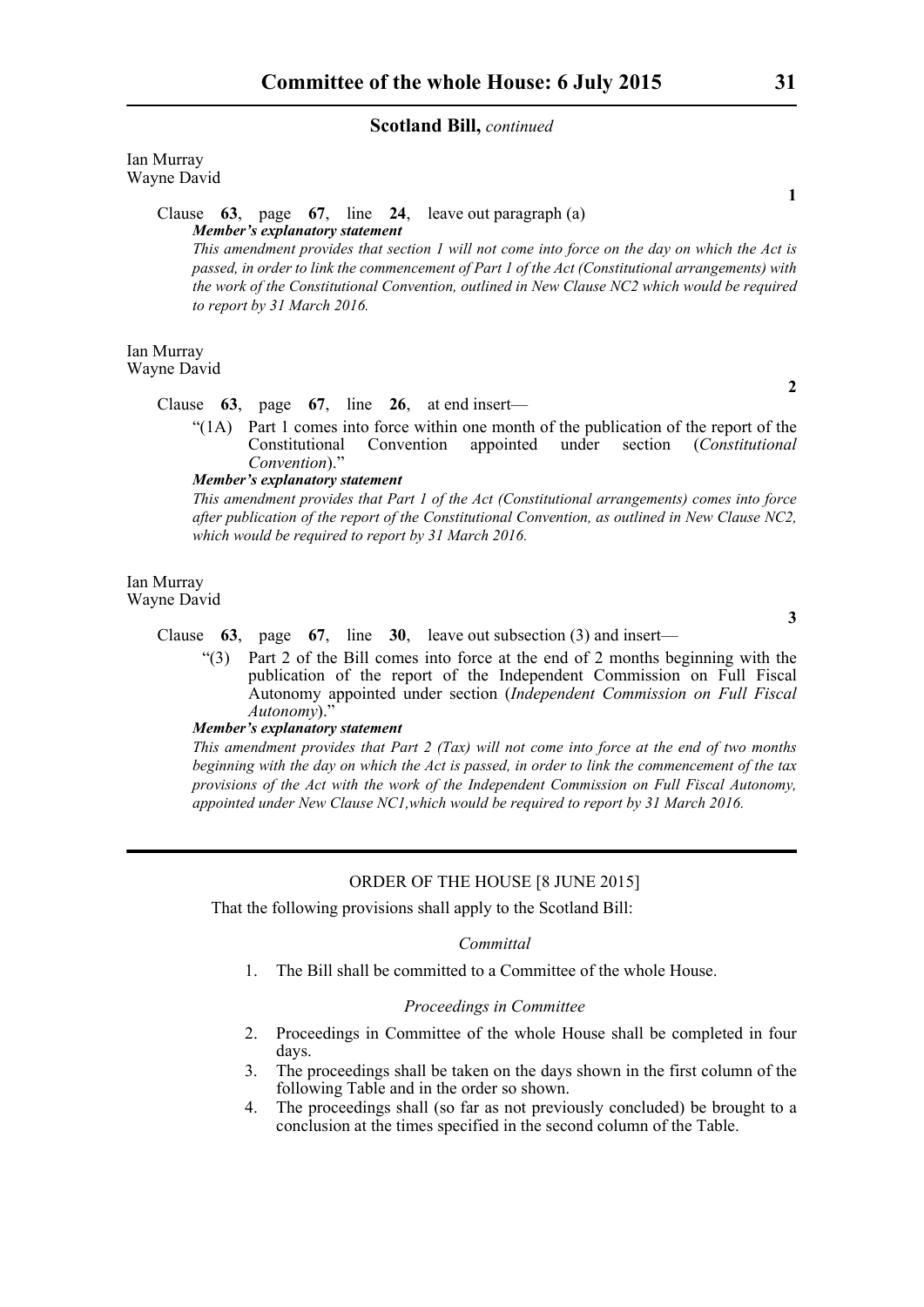#### **TABLE**

| Proceedings                                                                                                        | Time for conclusion of proceedings              |
|--------------------------------------------------------------------------------------------------------------------|-------------------------------------------------|
| First day                                                                                                          |                                                 |
| Clauses 1 to 11, new Clauses<br>relating to Part 1, new Schedules<br>relating to Part 1                            | The moment of interruption on the<br>first day  |
| Second day                                                                                                         |                                                 |
| Clauses 12 to 17, Schedule 1,<br>Clause 18, new Clauses relating to<br>Part 2, new Schedules relating to<br>Part 2 | The moment of interruption on the<br>second day |
| Third day                                                                                                          |                                                 |
| Clauses 19 to 30, new Clauses<br>relating to Part 3, new Schedules<br>relating to Part 3                           | The moment of interruption on the<br>third day  |
|                                                                                                                    |                                                 |
|                                                                                                                    |                                                 |

Fourth day

Clauses 31 to 37, Schedule 2, Clauses 38 to 45, new Clauses relating to Part 4, new Schedules relating to Part 4

Three hours after the commencement of proceedings on the Bill on the fourth day

The moment of interruption on the fourth day

Clauses 46 to 55, new Clauses relating to Part 5, new Schedules relating to Part 5, Clauses 56 to 58, new Clauses relating to Part 6, new Schedules relating to Part 6, Clauses 59 to 64, new Clauses relating to Part 7, new Schedules relating to Part 7, remaining proceedings on the Bill

#### *Consideration and Third Reading*

- 5. Any proceedings on Consideration shall (so far as not previously concluded) be brought to a conclusion one hour before the moment of interruption on the day on which those proceedings are commenced.
- 6. Proceedings on Third Reading shall (so far as not previously concluded) be brought to a conclusion at the moment of interruption on that day.

#### *Programming committee*

7. Standing Order No 83B (Programming committees) shall not apply to proceedings in Committee of the whole House, to any proceedings on Consideration or to proceedings on Third Reading.